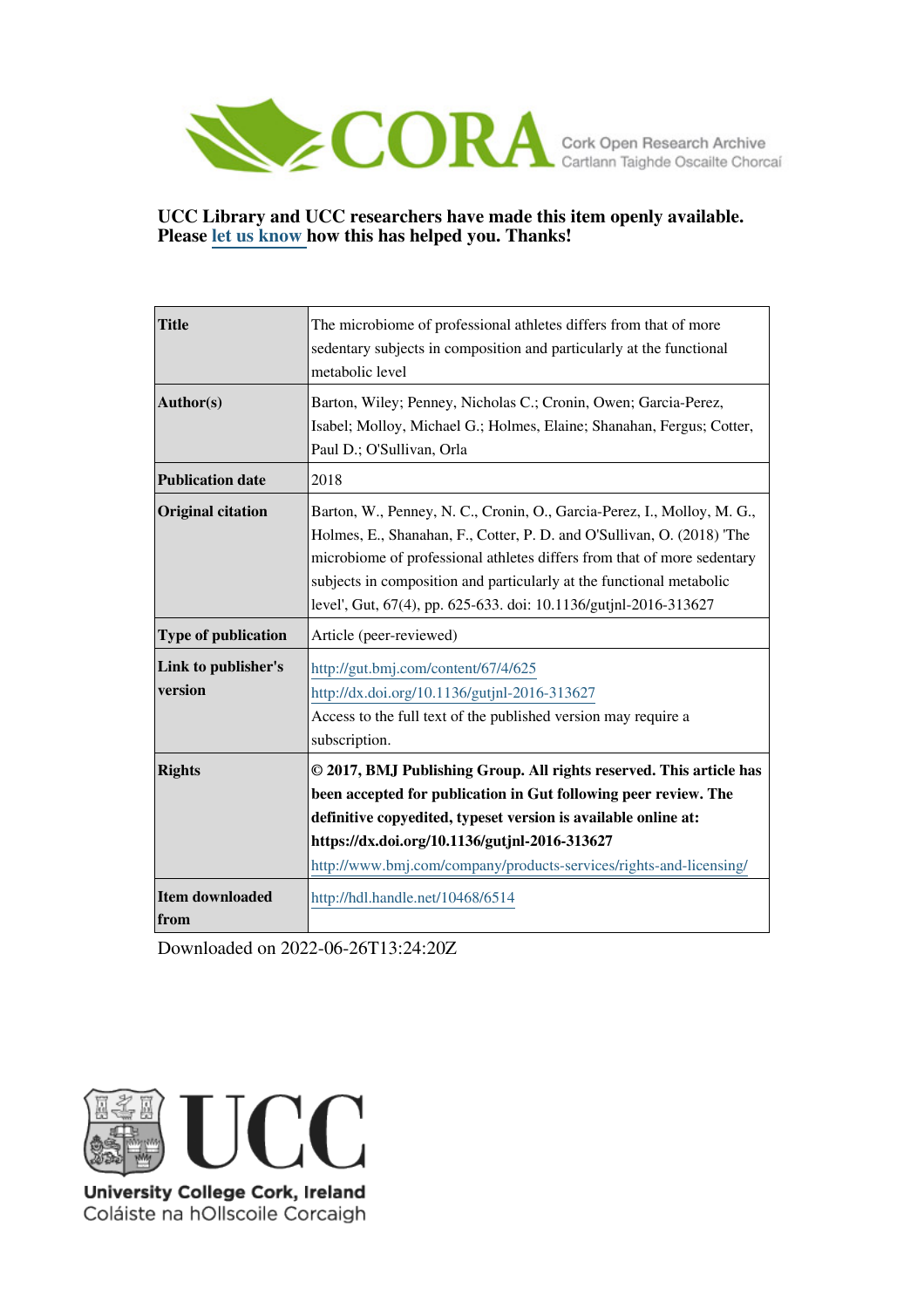- The microbiome of professional athletes differs from that of sedentary subjects not only in
- composition but particularly at the functional metabolic level
- 3 Wiley Barton<sup>1,2,3</sup>, Nicholas C. Penney<sup>4, 5</sup>, Owen Cronin<sup>1,3</sup>, Isabel Garcia Perez<sup>4</sup>, Michael G.
- 4 Molloy<sup>1,3</sup>, Elaine Holmes<sup>4</sup>, Fergus Shanahan<sup>1,3\*</sup>, Paul D. Cotter<sup>1,2</sup>, Orla O'Sullivan<sup>1,2</sup>
- <sup>1</sup> Alimentary Pharmabiotic Centre Microbiome Institute, University College Cork, National
- University of Ireland, Cork, Republic of Ireland
- 8 <sup>2</sup> Teagasc Food Research Centre, Moorepark, Fermoy, Cork, Republic of Ireland
- <sup>3</sup> Department of Medicine, University College Cork, National University of Ireland, Cork,
- Republic of Ireland

- 11 <sup>4</sup> Section of Biomolecular Medicine, Division of Computational Systems Medicine,
- Department of Surgery and Cancer, Imperial College London, UK
- <sup>5</sup> 5 Division of Surgery, Department of Surgery and Cancer, Imperial College London, UK

## **Corresponding author**:

- Prof. Fergus Shanahan
- APC Microbiome Institute,
- University College Cork,
- National University of Ireland, Cork,
- Republic of Ireland
- T: +353 21 490 1226
- 21 E: [f.shanahan@ucc.ie](mailto:f.shanahan@ucc.ie)
- 
- **Key words**: microbiome, exercise, metagenome, metabolome, fitness.
- **Abbreviations:** Short chain fatty acid (SCFA) ,Body mass index (BMI),Ribosomal
- ribonucleic acid (rRNA), Vitamin Biosynthesis (VB), Lipid Biosynthesis (LB), Amino Acid
- Biosynthesis (AAB), Carbohydrate Biosynthesis (CB), Cofactor Biosynthesis (CfB),Energy
- Metabolism (EM), Creatine kinase (CK), trimethylamine-N-oxide (TMAO),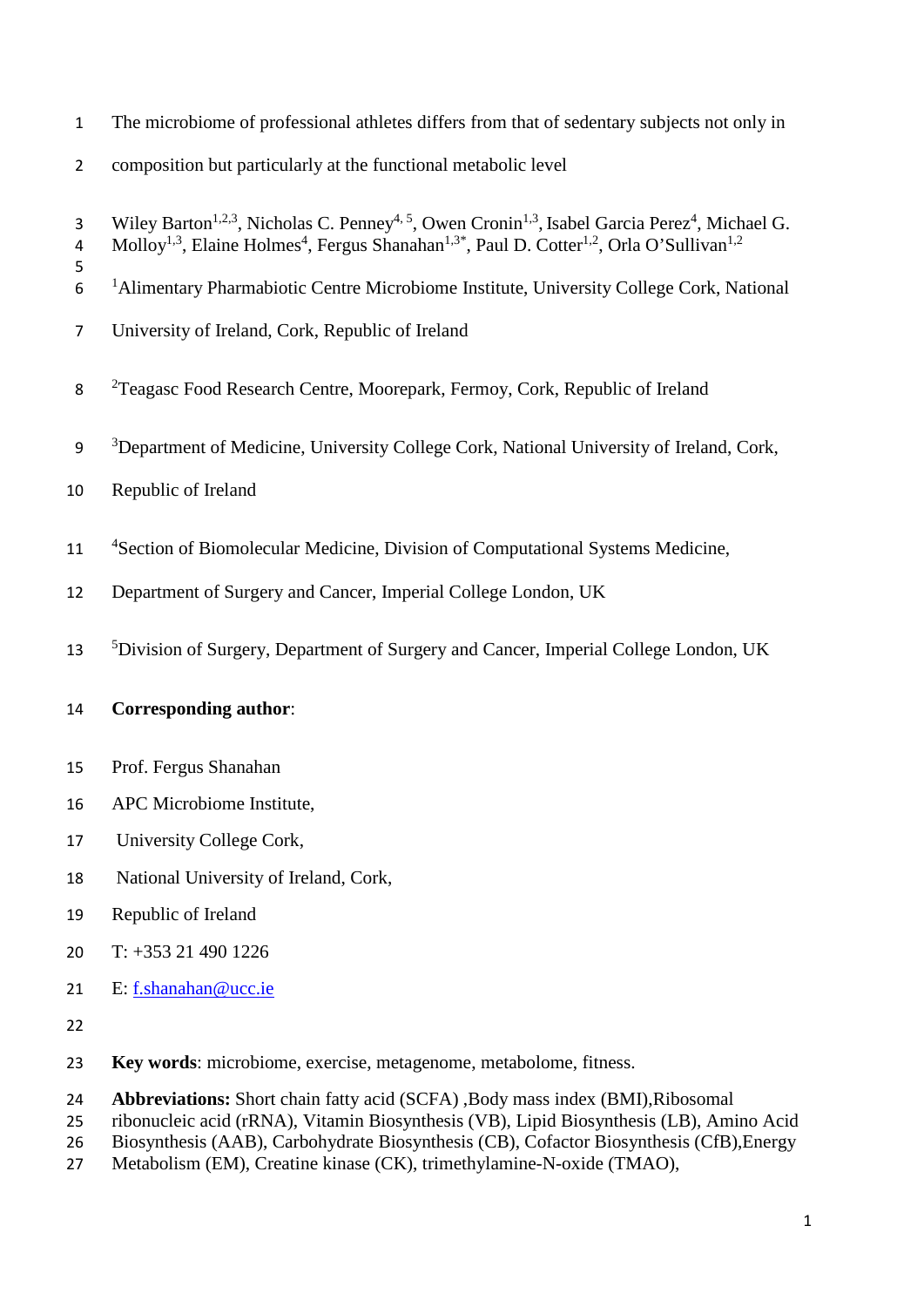phenylacetylglutamine (PAG), trimethylamine (TMA), 3-Carboxy-4-methyl-5-propyl-2-

- furanpropionic acid (CMPF), Cardio-vascular disease (CVD).
- 

**Word count**: 3518/4000

## **ABSTRACT**

#### **Objective**

 It is evident that the gut microbiota and factors that influence its composition and activity influence human metabolic, immunological, and developmental processes. We previously reported that extreme physical activity with associated dietary adaptations, such as that pursued by professional athletes, is associated with changes in faecal microbial diversity and composition relative to that of individuals with a more sedentary lifestyle. Here we address the impact of these factors on the functionality/metabolic activity of the microbiota which reveals even greater separation between exercise and a more sedentary state.

## **Design**

Metabolic phenotyping and functional metagenomic analysis of the gut microbiome of

44 professional international rugby union players ( $n = 40$ ) and controls ( $n = 46$ ) was carried out

and results were correlated with lifestyle parameters and clinical measurements (e.g. dietary

habit and serum creatine kinase, respectively)

## **Results**

 Athletes had relative increases in pathways (e.g. amino acid and antibiotic biosynthesis and carbohydrate metabolism) and faecal metabolites (e.g. microbial produced short chain fatty acids [SCFAs] acetate, propionate, and butyrate) associated with enhanced muscle turnover (fitness) and overall health when compared to control groups.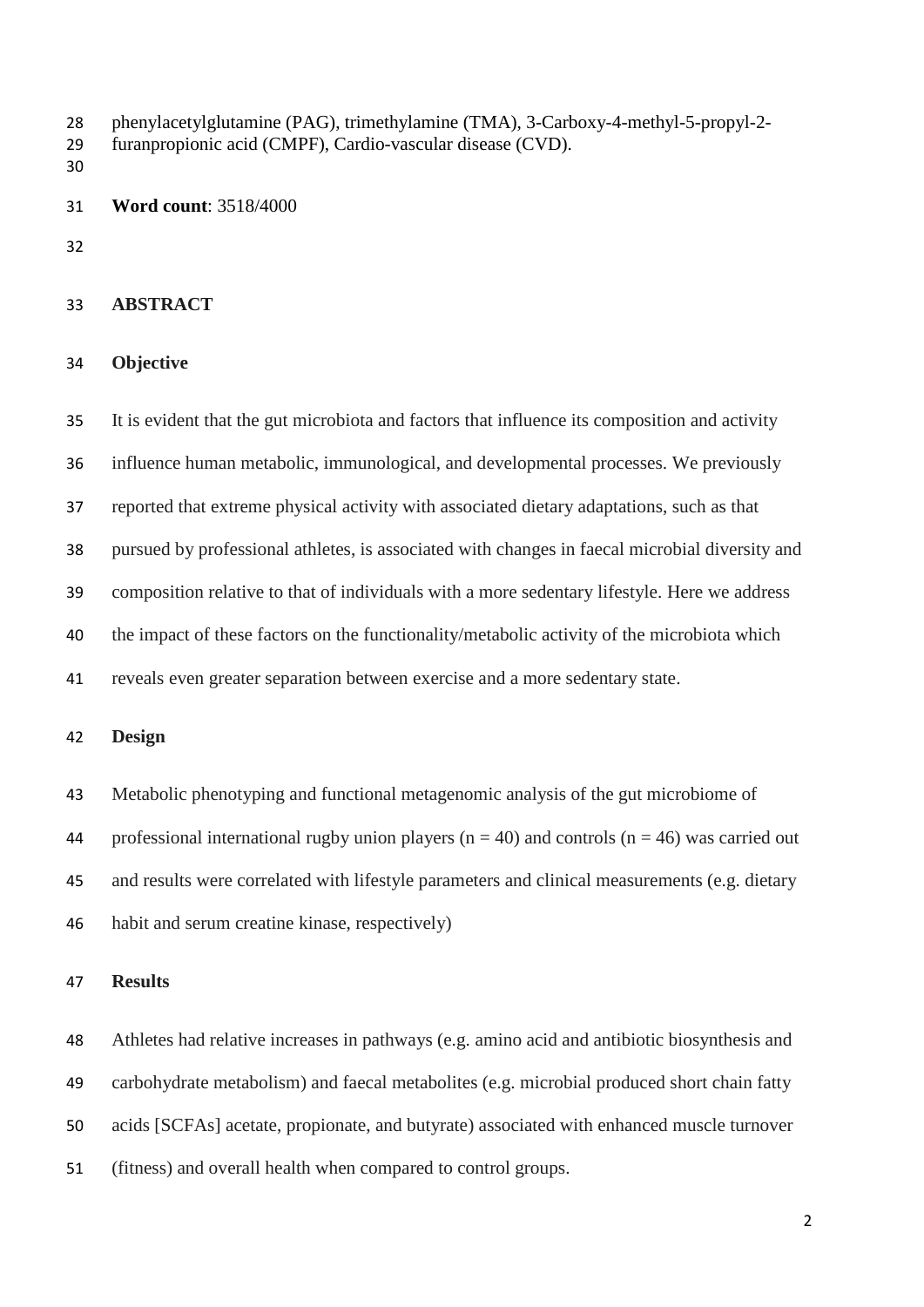#### **Conclusion**

Differences in faecal microbiota between athletes and sedentary controls show even greater

separation at the metagenomic and metabolomics than at compositional levels and provide

added insight into the diet-exercise-gut microbiota paradigm.

**SUMMARY**

**What is already known about this subject?**

Taxonomic and functional compositions of the gut microbiome are emerging as biomarkers

- of human health and disease.
- Physical exercise and associated dietary adaptation are linked with changes in the

composition of the gut microbiome.

Metabolites such as short chain fatty acids (SCFAs) have an impact on a range of health

parameters including immunity, colonic epithelial cell integrity, and brain function.

## **What are the new findings?**

 Our original observation of differences in gut microbiota composition in elite athletes is confirmed and the separation between athletes and those with a sedentary lifestyle is even more evident at the functional or metabolic level. Microbial derived SCFAs are enhanced within the athletes.

#### **How might it impact on clinical practice in the foreseeable future?**

 The findings provide new evidence supporting the link between exercise and metabolic health. The findings provide a platform for the rational design of diets for those engaged in vigorous exercise. The identification of specific alterations in the metabolic profile of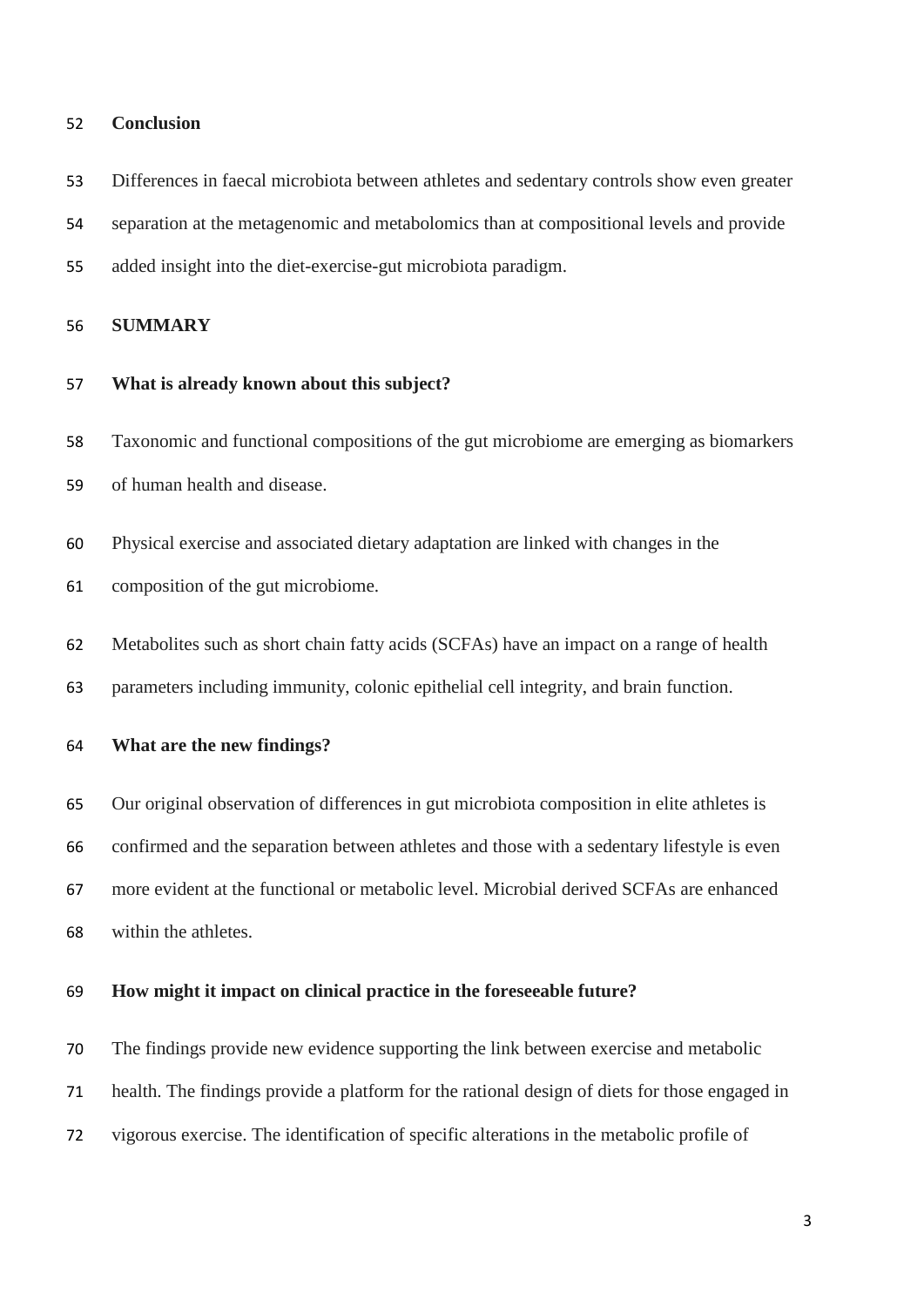subjects engaged in high levels of exercise provides insight necessary for future efforts towards targeted manipulation of the microbiome.

## **INTRODUCTION**

 Regular exercise challenges systemic homeostasis resulting in a breadth of multi-organ molecular and physiological responses, including many that centre on immunity, metabolism and the microbiome-gut-brain axis.[\[1-5\]](#page-18-0) Exercise exhibits systemic and end-organ anti- inflammatory effects, as well as contributing to more efficient carbohydrate metabolism, in addition to trophic effects at the level of the central nervous system.[\[6,](#page-18-1) [7\]](#page-19-0) In fact, increasing physical activity offers an effective treatment and preventative strategy for many chronic conditions in which the gut microbiome has been implicated.[\[8-10\]](#page-19-1) Conversely, a sedentary lifestyle is a major contributing factor to morbidity in developed Western society and is associated with heightened risk of numerous *diseases of affluence*, such as obesity, diabetes, asthma, and cardiovascular disease.[\[11-14\]](#page-19-2) Recent evidence supports an influential role for the gut microbiome in these diseases.[\[15-23\]](#page-19-3)

 The concept that regular exercise and sustained levels of increased physical activity foster or assist the maintenance of a preferential intestinal microbiome has recently gained momentum and interest.[\[24-29\]](#page-20-0) Previously, using 16S rRNA amplicon sequencing, we demonstrated taxonomic differences in gut microbiota between an elite athlete cohort of 91 international-level rugby players and a group of age-matched high ( $>$ 28 kg/m<sup>2</sup>) and low ( $<$ 25  $\text{kg/m}^2$ ) BMI controls.[\[26\]](#page-20-1) This analysis illustrated a significantly greater intestinal microbial diversity amongst the athletes compared to both control groups. This taxonomic diversity significantly correlated with exercise and dietary protein consumption. However, the possibility existed that these differences did not equate to differences at a functional level. Here, we re-examine the microbiome in these participants by whole metagenome shotgun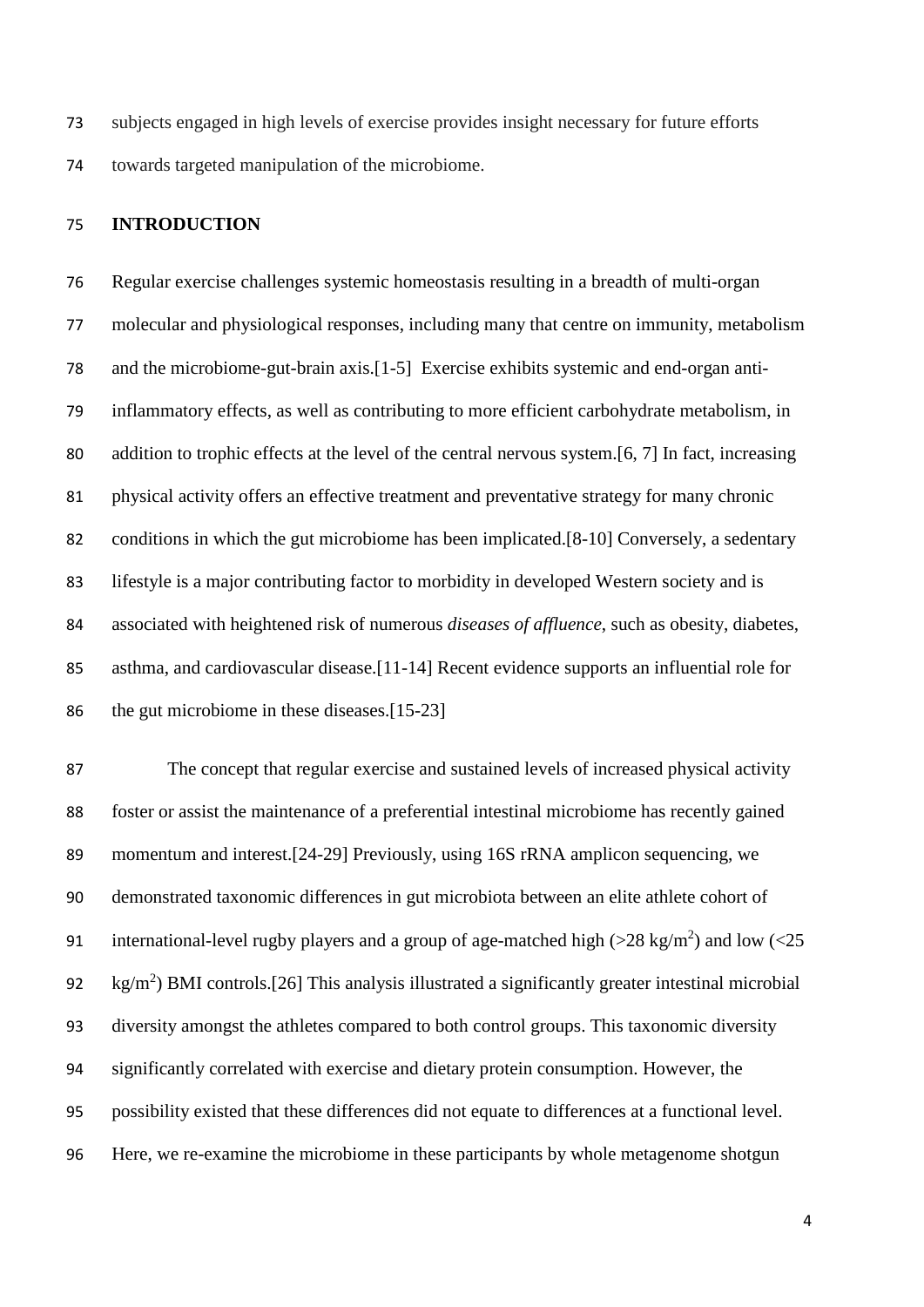sequencing to provide deeper insight into taxonomic composition and metabolic potential and by complementary metabolic phenotyping analyses of host- and microbial-derived (urine and faecal respectively) metabolic profiles. This analysis shows that the differences in the gut microbiota between athletes and controls is even more pronounced at the functional metabolic level than at the compositional level as previously reported and provides further rationale for prospective controlled studies to unravel the relationship between diet, exercise and the gut microbiome.

## **RESULTS**

105 The study groups were comprised of professional male athletes  $(n = 40)$  and healthy controls

106  $(n = 46)$ .[\[26\]](#page-20-1) To better represent the variability of BMI in the athletes, controls were

107 classified as either low BMI (n = 22, BMI  $\leq$  25.2) or high BMI (n = 24, BMI  $\geq$  26.5).

 Participants made no report of gastrointestinal (GI) distress or alterations of GI transit time throughout the course of the initial study.

## **Functional structure of the enteric microbiome correlates with athletic state**

 Functional metagenomic analysis of faecal samples allowed for the prediction of the operational potential of each individual's microbiota. In total, 19,300 taxonomically linked metabolic pathways were identified in at least one individual. Comparison of phylogenetic constructions derived from the 16S rRNA amplicon data of our previous study and the functional data of this present report reveals a greater level of identification at higher levels of taxonomy (e.g. phylum) for 16S sequences,[\[26\]](#page-20-1) while the metagenomic data had greater fidelity and superior resolution of lower levels of taxonomy (e.g. species) (Fig. 1). Consistent with previous results, the microbiota of the athletes were significantly more diverse than that of both the low and high BMI control groups at the functional level (Fig. 2A). Furthermore, our previous findings of an enrichment of *Akkermansia* in athletes was corroborated by the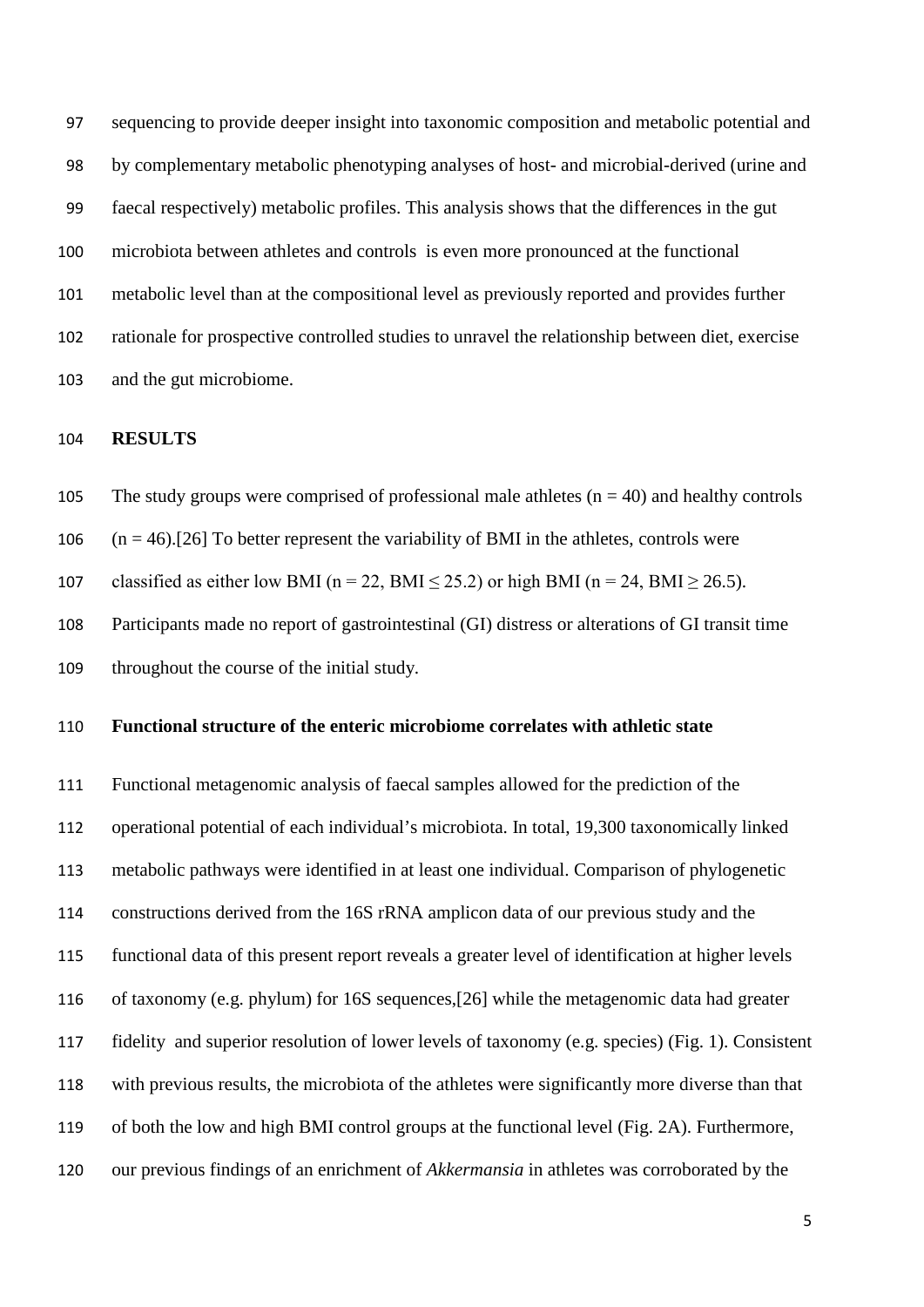presence of significantly higher proportions of metabolic pathways associated with this genus 122 in athletes when compared to high BMI controls ( $p < 0.001$ ). Correlation analysis revealed that, of the total 19,300 pathways, 98 were significantly altered between the three cohorts (p  $124 \leq 0.05$  (Supplementary table 1). Subsequently, large-scale functional dissimilarity between athletes and controls was determined and distinct patterns of pathway composition between groups were revealed (Supplementary Fig. 1A). This functional distinction remained true whether applied to total pathway data or to the statistically significant subset of pathways (Supplementary Fig. 1B). Correlation of pathways present in at least one member from both cohorts further exemplified the uniformity of the athletes and the division between the athletes and control groups (Supplementary Fig. 1C). Separation according to group membership was further illustrated through Principal Coordinate Analysis (PCoA), with statistical support of the significant separation between the athletes and both control groups  $(p < 0.05)$  (Fig. 2B). This was also the case for the statistically significant subset of pathways (Supplementary Fig. 1D). Principal Component Analysis (PCA) supplemented with a Correspondence Analysis (CA) and k-Nearest Neighbor (k-NN) semi-supervised learning approach cast further light (i.e. visualization of robustly defined class associations of specific individuals within the groups) on the clustering of participants within and between cohorts (Supplementary Fig. 1E).

 Pathways exhibiting statistically significant variation between the athletes and both control groups were organised according to MetaCyc metabolic pathway hierarchy classification (34 metabolic categories), highlighting a number of differences (Fig. 3A, Supplementary table 2). Distinct clustering patterns were observed within each cohort, with the high BMI control group having the lowest average abundance scores across 31 metabolic pathway categories (the exceptions being Vitamin Biosynthesis (VB), Lipid Biosynthesis (LB), and Amino Acid Biosynthesis (AAB) categories). The athlete group had the highest mean abundance across 29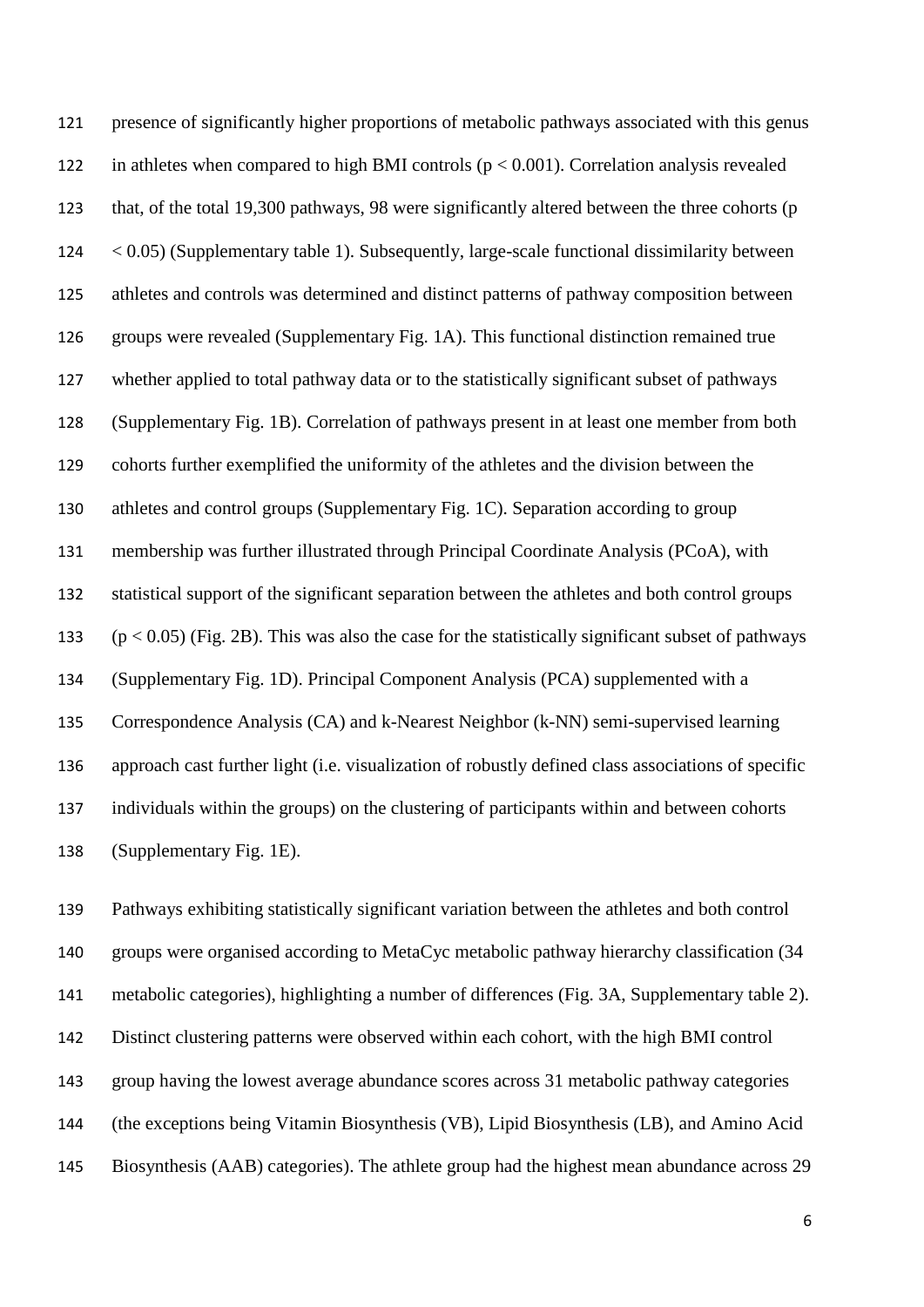of the 34 metabolic categories (e.g. Carbohydrate Biosynthesis [CB], Cofactor Biosynthesis 147 [CfB], and Energy Metabolism [EM]) (Supplementary table 2).

148 Numerous statistically significant  $(p < 0.05)$  associations were identified between pathway abundances and serum Creatine Kinase—an enzymatic marker of muscle activity (CK, IU/L), 150 total bilirubin (IU/L) and dietary macronutrient intake of protein ( $g/day$ ), fibre ( $g/day$ ), carbohydrates (g/day), sugars (g/day), starch (g/day), fat (g/day), and total energy (KJ/day) (Fig. 3B). Each group was represented by distinct association profiles of the correlation between clinical measurements and metagenomic pathways. Dietary factors, sugars and other carbohydrates, as well as energy intake, provide the majority of the correlation for the control groups whereas the athlete group was predominantly correlated with CK, total bilirubin, and total energy intake. Of the total number of metabolic pathways with associations to the clinical data from all three groups (10,760; data not shown), relevant pathways related to the production of secondary metabolites, co-factors, and SCFAs were identified (e.g. biotin biosynthesis and pyruvate fermentation to butanoate).

#### **Distinct differences between host and microbial metabolites in athletes and controls**

 A combination of multi-platform metabolic phenotyping and multivariate analysis based on Orthogonal Partial Least Squares Discriminant Analysis (OPLS-DA) was used to compare urinary and faecal samples from athletes and controls. The cross-validated (CV) OPLS-DA models show strong differences between athletes and controls in urine samples by proton 165 nuclear magnetic resonance (<sup>1</sup>H-NMR) analysis ( $R^2Y=0.86$ ,  $Q^2Y=0.60$ , Fig. 2C), hydrophilic interaction ultra-performance liquid chromatography mass spectroscopy (HILIC UPLC-MS) 167 positive mode analysis ( $R^2Y=0.85$ ,  $Q^2Y=0.74$ , Supplementary Fig. 2A) and reverse phase ultra-performance liquid chromatography mass spectroscopy (RP UPLC-MS) in both positive 169 and negative mode analysis ( $R^2Y=0.83$ ,  $Q^2Y=0.73$ , and  $R^2Y=0.83$ ,  $Q^2Y=0.67$ ,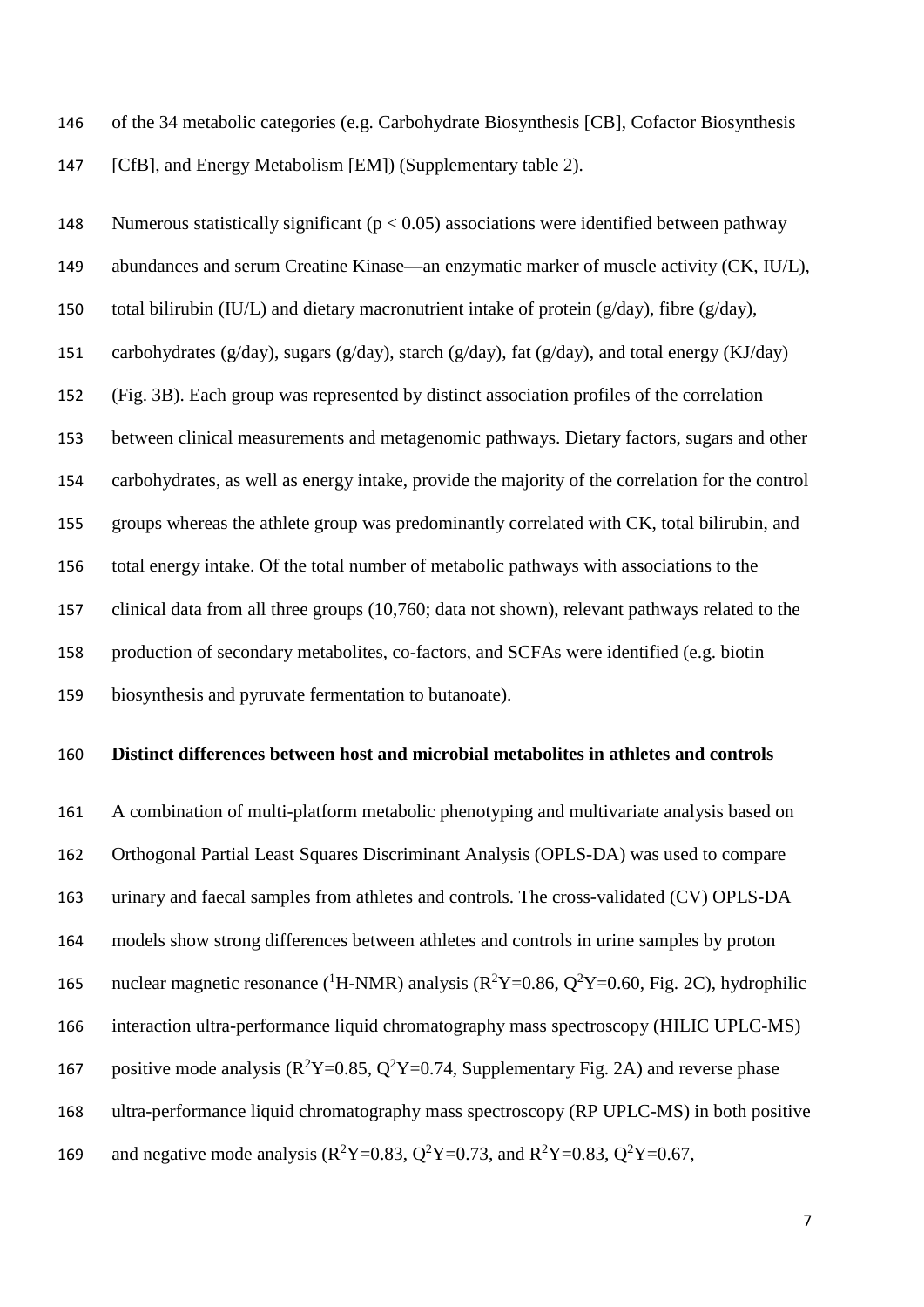| 170 | Supplementary Fig. 2B and 2C respectively). Likewise, the CV-OPLS-DA models comparing                 |
|-----|-------------------------------------------------------------------------------------------------------|
| 171 | faecal samples, although weaker than the urine models, reveal significant differences between         |
| 172 | athletes and controls by <sup>1</sup> H-NMR analysis ( $R^2Y=0.86$ , $Q^2Y=0.52$ , Fig. 2D) and HILIC |
| 173 | UPLC-MS positive mode analysis ( $R^2Y=0.65$ , $Q^2Y=0.34$ , Supplementary Fig 2D).                   |
| 174 | The loadings of the pairwise OPLS-DA models were used to identify metabolites                         |
| 175 | discriminating between the two classes. Athletes' <sup>1</sup> H-NMR metabolic phenotypes were        |
| 176 | characterised by higher levels of trimethylamine-N-oxide (TMAO), L-carnitine,                         |
| 177 | dimethylglycine, O-acetyl carnitine, proline betaine, creatinine, acetoacetate, 3-hydroxy-            |
| 178 | isovaleric acid, acetone, N-methylnicotinate, N-methylnicotinamide, phenylacetylglutamine             |
| 179 | (PAG) and 3-methylhistidine in urine samples and higher levels of propionate, acetate,                |
| 180 | butyrate, trimethylamine (TMA), lysine, and methylamine in faecal samples, relative to                |
| 181 | controls. Beta-alanine betaine was higher in both faecal and urine samples of athletes.               |
| 182 | Athletes were further characterised by lower levels of glycerate, allantoin and succinate and         |
| 183 | lower levels of glycine and tyrosine relative to controls in urine and faecal samples,                |
| 184 | respectively (Supplementary Table 3).                                                                 |
| 185 | While numerous metabolites discriminated significantly between athletes and controls with             |
| 186 | RP UPLC-MS positive (490) and negative (434) modes for urine, as well as with HILIC                   |
| 187 | UPLC-MS positive mode for urine (196) and faecal water (3), key metabolites were                      |
| 188 | structurally identified using the strategy described below. UPLC-MS analyses revealed                 |
| 189 | higher urinary excretion of N-formylanthranilic acid, hydantoin-5-propionic acid, 3-Carboxy-          |
| 190 | 4-methyl-5-propyl-2-furanpropionic acid (CMPF), CMPF glucuronide, trimetaphosphoric                   |
| 191 | acid, acetylcarnitine - C2, propionylcarnitine - C3, isobutyrylcarnitine $-$ C4, 2-                   |
| 192 | Methylbutyroylcarnitine - C5, Hexanoylcarnitine - C6, C9:1-carnitine, L-valine, nicotinuric           |
| 193 | acid, 4-pyridoxic acid and creatinine in athletes relative to controls. Levels of glutamine, 7-       |
| 194 | methylxanthine, imidazoleacetic acid, isoquinoline / quinolone were lower in athletes'                |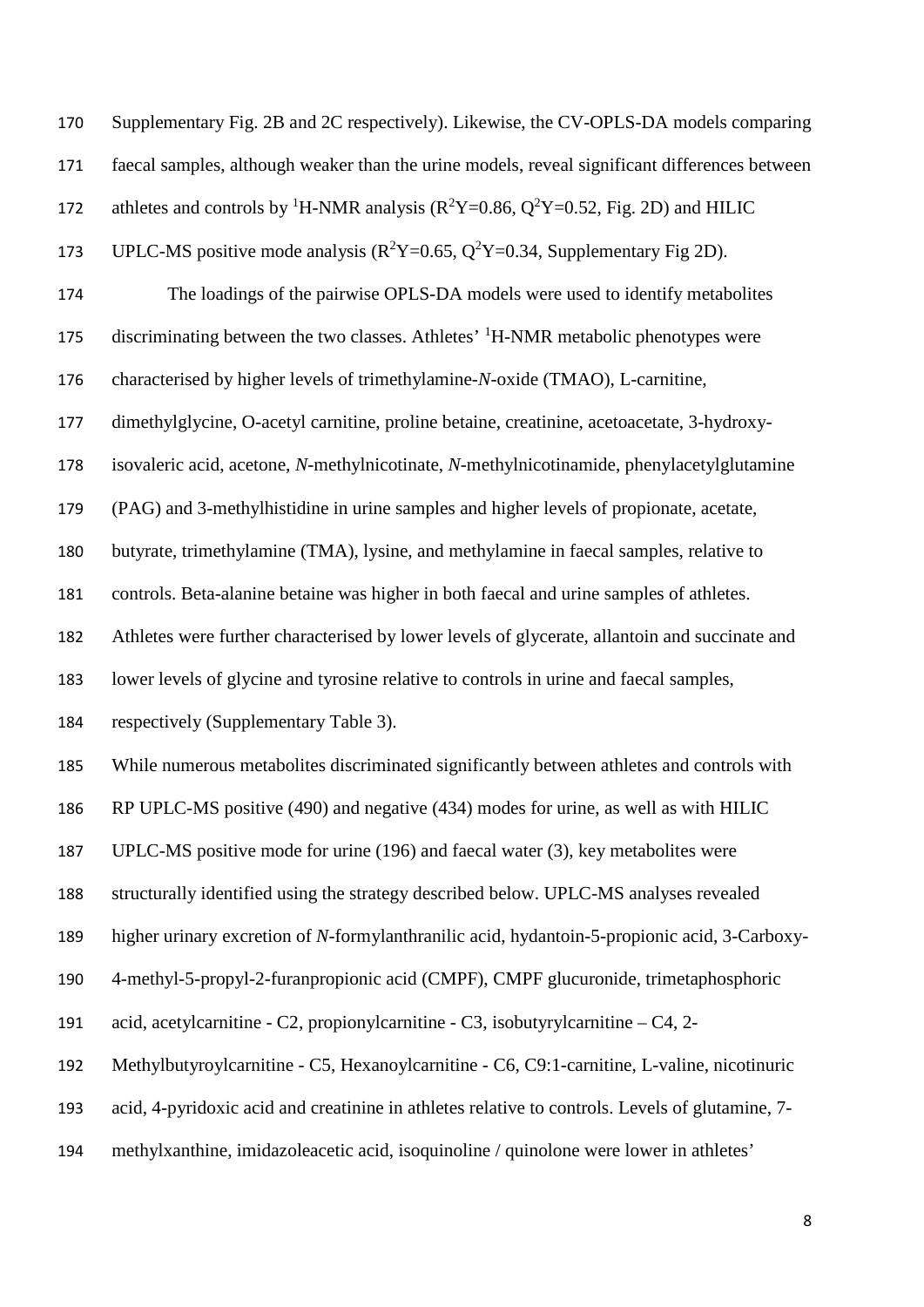urinary samples relative to controls. Additionally, 16 unknown glucuronides were lower in the athlete samples (Supplementary Table 4).

 SCFA levels in faeces measured by targeted GC-MS showed significantly higher levels of 198 acetate ( $p < 0.001$ ), propionate ( $p < 0.001$ ), butyrate ( $p < 0.001$ ) and valerate ( $p = 0.011$ ) in athletes relative to controls. Isobutyrate and isovalerate did not differ significantly between the groups (Fig. 4B, Supplementary Table 5). Furthermore, concentrations of propionate strongly correlated to protein intake while butyrate was shown to have a strong association with intake of dietary fibre (Supplementary Table 6).

## **Correlating metabonomic and metagenomic results**

 Correlation analysis between targeted measurements of SCFAs and taxonomic data from 16S rRNA sequencing revealed a number of correlations that remained significant following 207 correction; *Roseburia* was positively correlated with acetate ( $p = 0.004$ ) and butyrate ( $p = 207$  0.018) while *Family XIII Incertae Sedis* was positively correlated with isobutyrate (p < 209 0.001), isovaleric acid ( $p < 0.001$ ) and valeric acid ( $p = 0.008$ ) (Fig. 4A, Supplementary Table 7).

 SCFAs were also correlated with pathway relative abundances, with all SCFAs associating with considerably more pathways in the athletes versus the controls (Fig. 4C). Multiple 214 statistically significant  $(7.948)$  (p  $< 0.05$ ) correlations between the metabolic pathways and SCFAs were identified (Supplementary Table 8). Two distinct blocks of proportionately discriminant correlations were observed with isobutyric and isovaleric acids, which were more abundant in the athletes while acetic and butyric acids were more proportionately abundant in controls. Correlations of the SCFA concentrations to pathways related to fermentation, biosynthesis, or modification of fatty acids were identified among the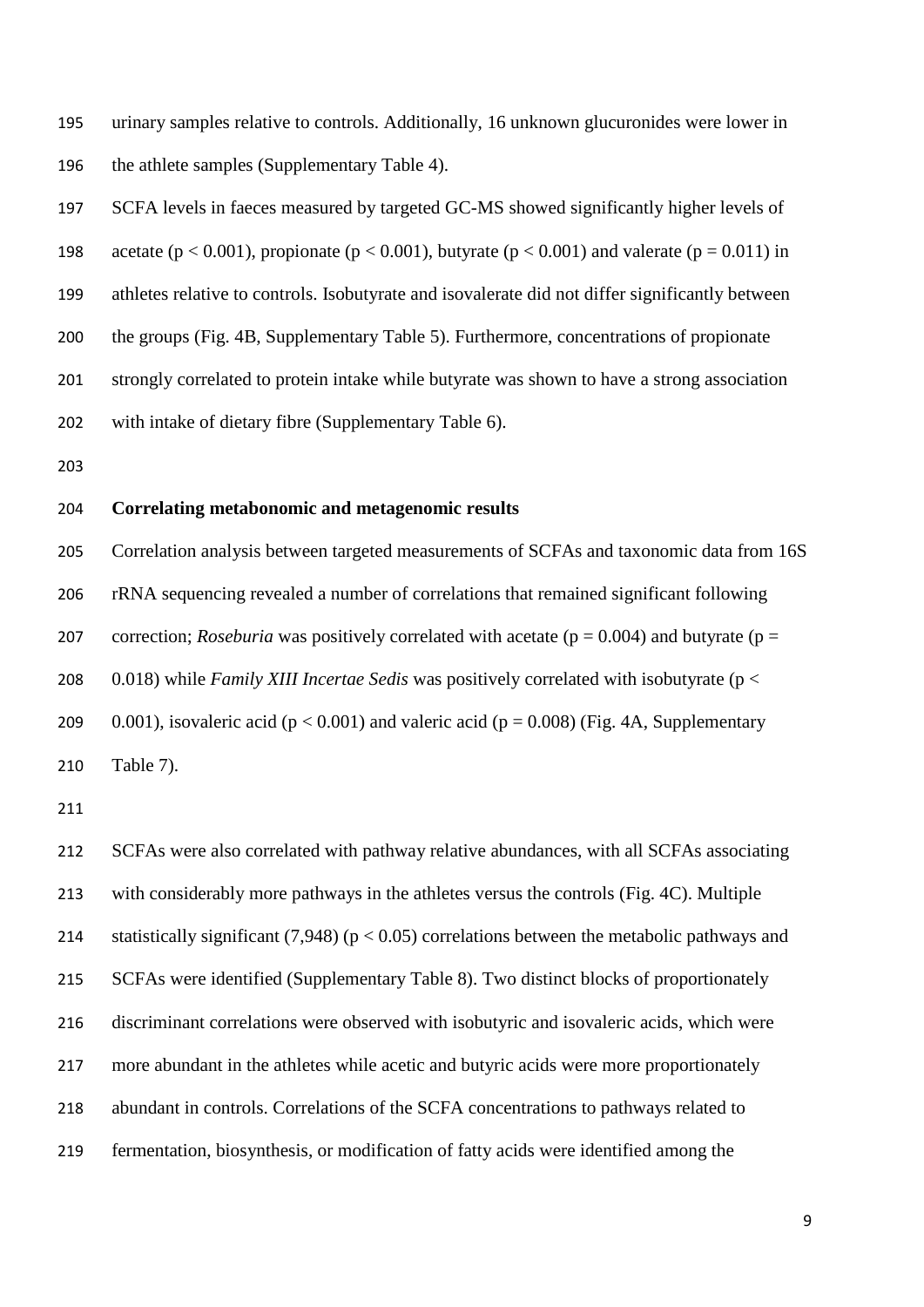numerous other associations (see supplementary table 8 for complete list). Additional

correlations of metabolic pathways against well-identified metabolites detected from both

faecal water (Fig. 5A and 5C) and urine (Fig. 5B and 5D) presented numerous significant

223 associations (6,186 and 13,412, respectively; data not shown) ( $p < 0.05$ ). It was also observed

224 that 16 genera correlated with 12 metabolites (Supplementary Table 9).

## **DISCUSSION**

 The results confirm enhancement of microbial diversity in athletes compared with controls. Supporting previous insights into the beneficial influence of physical exercise and associated diet on the compositional structure of the gut microbiota,[\[25,](#page-20-2) [26,](#page-20-1) [30\]](#page-20-3) this study has extended the paradigm to include links between physical fitness and the functional potential of the gut microbiota and its metabolites. It must be conceded that some athletes, although fit may not necessarily be more healthy.[\[31\]](#page-20-4)

 Athletes have an increased abundance of pathways that—giving an equivalent amount of expression activity—could be exploited by the host for potential health benefit, including biosynthesis of organic cofactors and antibiotics, as well as carbohydrate degradation and secondary metabolite metabolism compared to both control groups.[\[32\]](#page-20-5) Furthermore, athletes have an enriched profile of SCFAs, previously associated with numerous health benefits and a lean phenotype.[\[33-35\]](#page-20-6) While interpretation of SCFA data can be difficult as levels represent a combination of SCFA production and host-absorption rates, it is notable that , as previously presented, the athletes' diet maintained significantly higher quantities of fibre intake [\[29\]](#page-20-7). This along with an increased number of detected SCFA pathways in the athletes would be conducive to an enhanced rate of SCFA production[\[36\]](#page-20-8)

 It was noted that athletes excreted proportionately higher levels of the metabolite TMAO, an end product metabolite of dietary protein degradation. Elevated TMAO has been observed in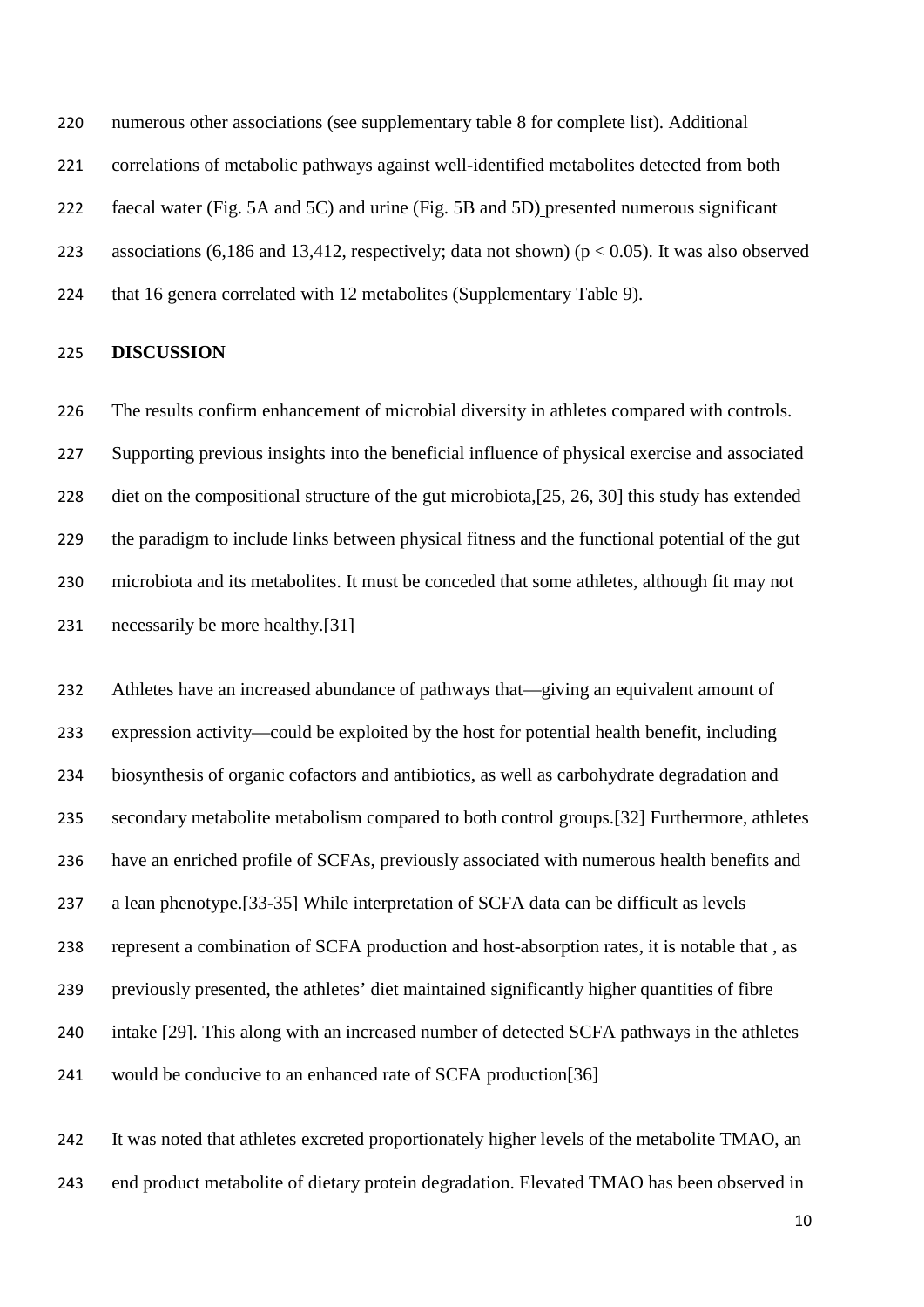patients with cardiovascular disease and atherosclerosis, highlighting a potential downside to increased protein intake.[\[15-17,](#page-19-3) [22,](#page-19-4) [37\]](#page-20-9) However, TMAO is also found in high levels in the urine of Japanese populations,[\[38\]](#page-20-10) who do not have high risk for CVD. Similarly to these populations, the athletes' diet contained a significantly greater proportion of fish. Our current understanding of the implications of this result remains limited and requires elaboration in future studies. Furthermore, pathway abundance in a metagenome merely reflects functional potential and not necessarily increased expression in situ.

 Variance of metagenomic composition between athletes and controls was exemplified with unique pathway-pathway correlations between the two groups. Analysis of categorically arranged pathway abundances within the separate cohorts provided additional insight into the previously described dichotomy between the microbiota of athletes and high BMI controls. The two groups displayed distinct structures of functional capacity, separately oriented to operate under the different physiological milieu of the two groups. Notably, from a functional perspective, the microbiota of the low BMI group was more similar to the athletes. The low BMI controls were generally engaged in a modestly active-lifestyle, reflected by their leanness and increased levels of CK. It is speculative but not implausible, that moderate improvements in physical activity, for overweight and obese individuals may confer the beneficial metabolic functions observed within the athlete microbiome.

 Dietary contributions to the functional composition of the enteric microbial system are also evident in our study. The relative abundances of pathways related to fundamental metabolic function—amino acid biosynthesis, vitamin biosynthesis, and lipid biosynthesis—were higher on average within the high BMI control group when compared to the athlete group. The mechanisms behind these differences are unclear and might reflect chronic adaptation of 267 the athlete gut microbiome; possibly due to a reduced reliance on the corresponding biosynthetic capacities of their gut microbiota. On the contrary, the athlete microbiome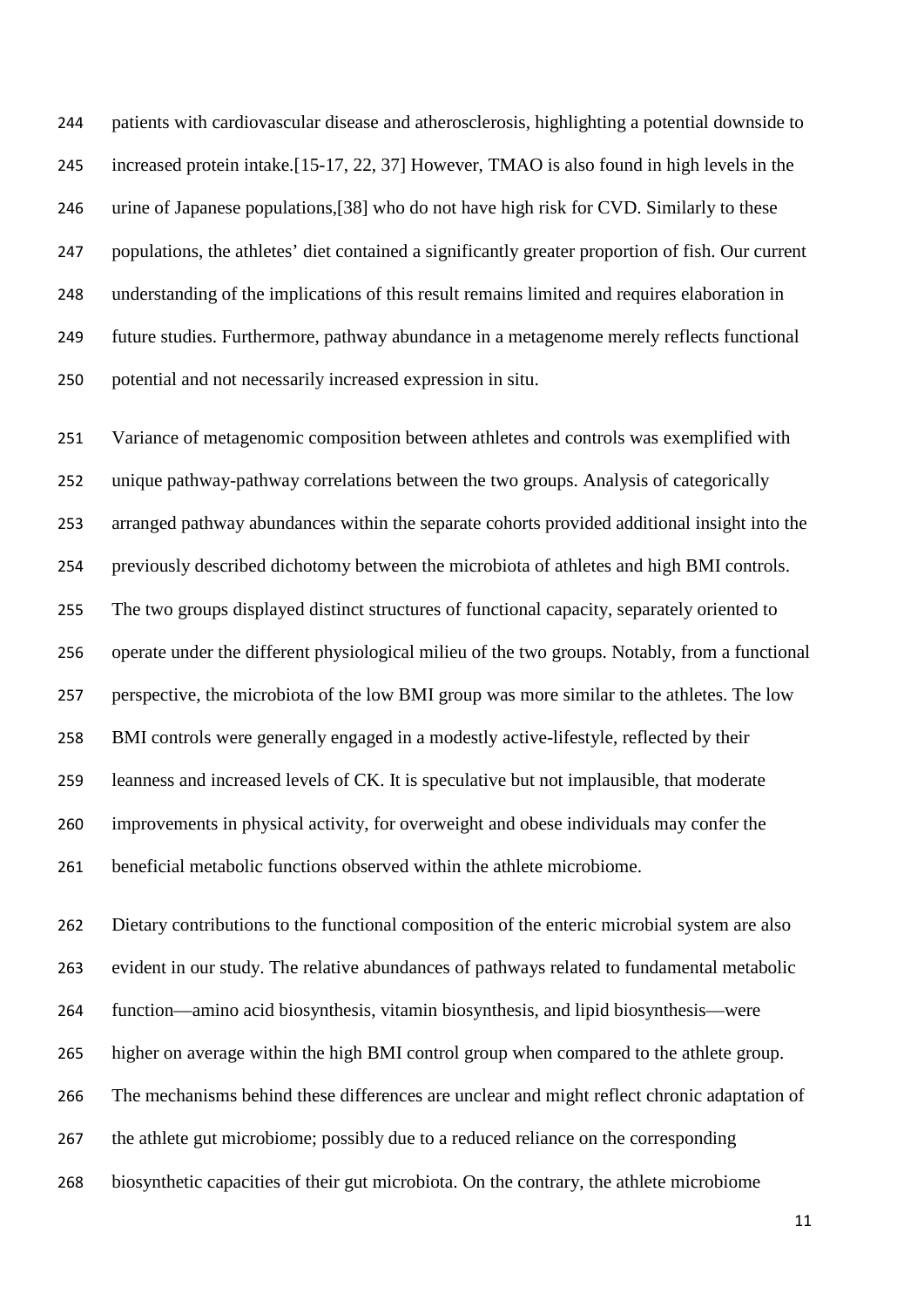presents a functional capacity that is primed for tissue repair and to harness energy from the diet with increased capacity for carbohydrate, cell structure and nucleotide biosynthesis, reflecting the significant energy demands and high cell-turnover evident in elite sport.

 Remarkably, our examination of pathway correlation to dietary macronutrients and plasma CK, as a biomarker of exercise,[\[39\]](#page-20-11) is suggestive of an impact of physical activity upon the utilization of dietary nutrients by the microbiota of the gut. Comparing athletes to both high and low BMI controls, a greater number of pathways correlating to specific macronutrients with the controls suggests a shift in the dynamics of these varied metabolic functions. The impact of the athletes' increased protein intake compared to both control groups was evident in the metabolomic phenotyping results. By-products of dietary protein metabolism (mostly by microbes) including TMAO, carnitines, trimethylamine, 3-Carboxy- 4-methyl-5-propyl-2-furanpropionic acid, and 3-hydroxy-isovaleric acid are all elevated in the athlete cohort. Of particular interest is 3-hydroxy-isovaleric acid (potentially from egg consumption) which has been demonstrated to have efficacy for inhibiting muscle wasting when used in conjunction of physical exercise.[\[40\]](#page-20-12) The compound is also commonly used as a supplement by athletes to increase exercise-induced gains in muscle size, muscle strength, and lean body mass, reduce exercise-induced muscle damage, and speed recovery from high- intensity exercise.[\[41\]](#page-20-13) Numerous metabolites associated with muscle turnover—creatine, 3- methylhistidine, and L-valine—and host metabolism—carnitine—are elevated in the athlete groups. Metabolites derived from vitamins and recovery supplements common in professional sports, including glutamine, lysine, 4-pyridoxic acid, and nicotinamide, are also raised in the athlete group. It is notable that PAG—a microbial conversion product of phenylalanine—has been associated with a lean phenotype, and is increased in the athletes.[\[42\]](#page-20-14) Furthermore, PAG positively correlates with the genus *Erysipelotrichaceae Incertae Sedis*, which we have previously noted to be present in relatively higher proportions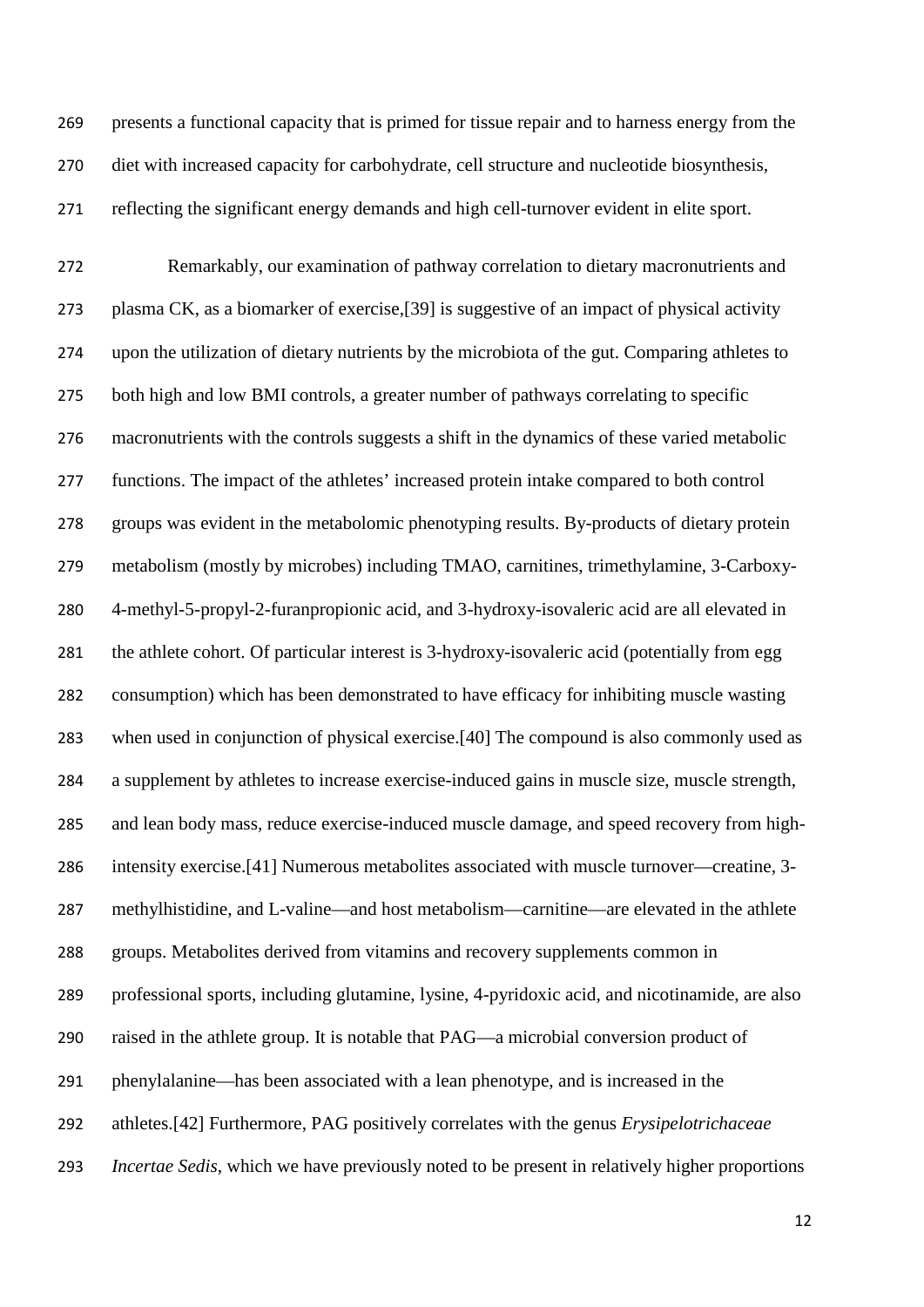in the athlete group compared to both control groups. PAG is the strongest biomarker post bariatric surgery, where it is associated with an increase in the relative proportions of Proteobacteria as observed here in the athlete group. Within the SCFAs, two distinct clusters were observed; acetic acid, propionic acid and butyric acid correlate with dietary contributors (fibre and protein), while isobutyric acid, isovaleric acid and valeric acid correlate with microbial diversity. The same clusters are observed when correlating with individual taxa, in support of previously observed links between SCFAs and numerous metabolic benefits and a lean phenotype.[\[33-35\]](#page-20-6)

 Our on-going work in this area with non-athletes engaging in a structured exercise regime looks to further explore components of the exercise and diet-microbiome paradigm, which along with the present study may inform the design of exercise and fitness programs, including diet design in the context of optimizing microbiota functionality for both athletes and the general population.

#### **MATERIALS AND METHODS**

## **Study population**

310 Elite professional male athletes ( $n = 40$ ) and healthy controls ( $n = 46$ ) matched for age and gender were enrolled in 2011 as previously described in the study.[\[26\]](#page-20-1) Due to the range of physiques within a rugby team (player position dictates need for a variety of physical constitutions, i.e. forward players tend to have larger BMI values than backs, often in the overweight/obese range) the recruited control cohort was subdivided into two groups. In order to more completely include control participants, the BMI parameter for group inclusion 316 was adjusted to BMI  $\leq$  25.2 and BMI  $\geq$  26.5 for the low BMI and high BMI groups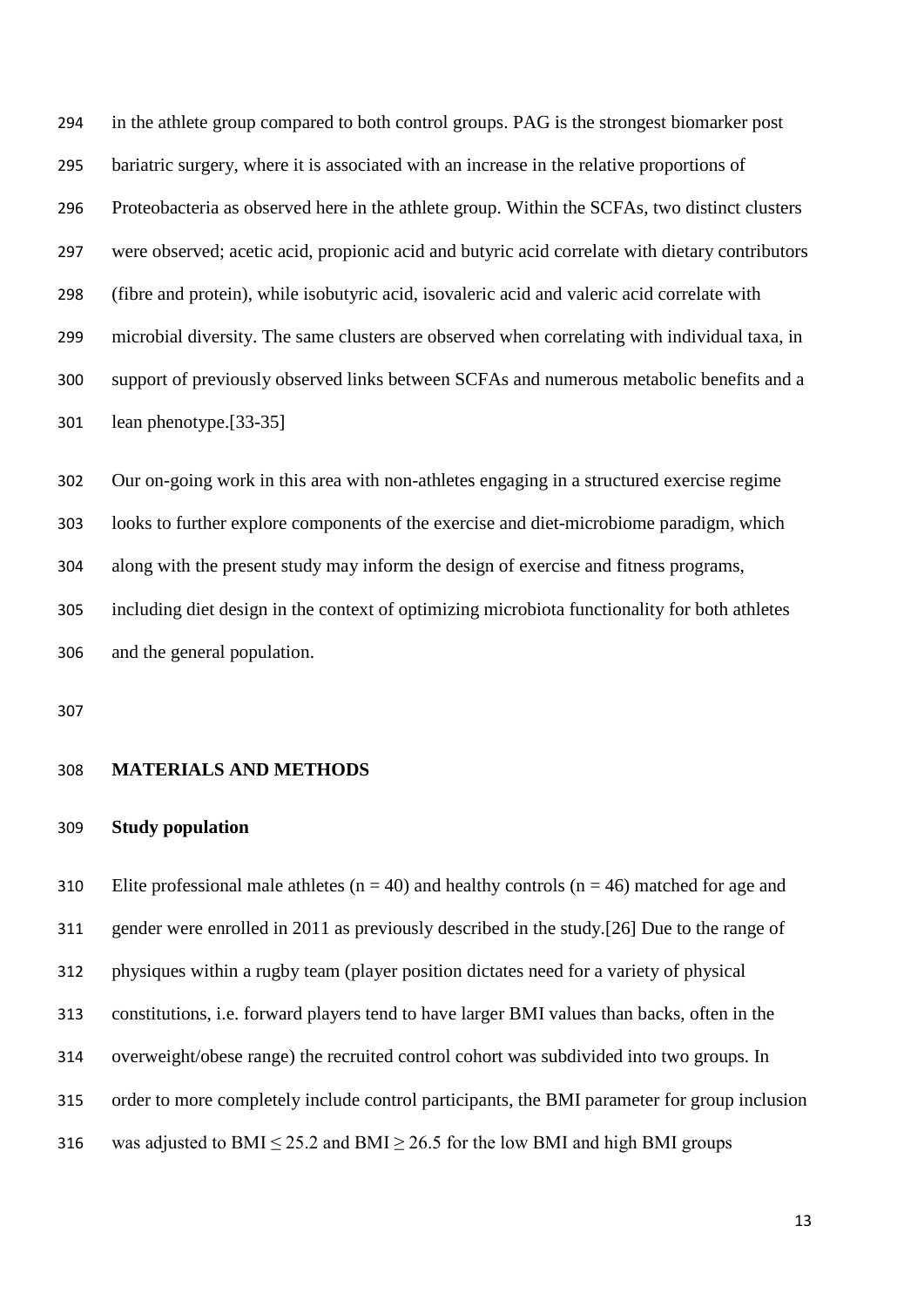respectively. Approval for this study was granted by the Cork Clinical Research Ethics Committee.

## **Acquisition of clinical, exercise and dietary data**

 Self-reported dietary intake information was accommodated by a research nutritionist within the parameters of a food frequency questionnaire (FFQ) in conjunction with a photographic food atlas as per the initial investigation.[\[26\]](#page-20-1) Fasting blood samples were collected and analysed at the Mercy University Hospital clinical laboratories, Cork. As the athletes were involved in a rigorous training camp we needed to assess the physical activity levels of both control groups. To determine this we used an adapted version of the EPIC-Norfolk questionnaire.[\[43\]](#page-21-0) Creatine kinase levels were used as a proxy for level of physical activity across all groups.

## **Preparation of Metagenomic libraries**

DNA derived from faecal samples was extracted and purified using the QIAmp DNA Stool

Mini Kit (cat. no. 51504) prior to storage at -80°C. DNA libraries were prepared with the

Nextera XT DNA Library Kit (cat. no. FC-131-1096) prior to processing on the Illumina

HiSeq 2500 sequencing platform (see supplementary methods for further detail).

## **Metagenomic statistical and bioinformatic analysis**

Delivered raw FASTQ sequence files were quality checked as follows: contaminating

sequences of human origin were first removed through the NCBI Best Match Tagger

(BMTagger). Poor quality and duplicate read removal, as well as trimming was implemented

- using a combination of SAM and Picard tools. Processing of raw sequence data produced a
- total of 2,803,449,392 filtered reads with a mean read count of 32,598,248.74 (± 10,639,447
- SD) per each of the 86 samples. These refined reads were then subjected to functional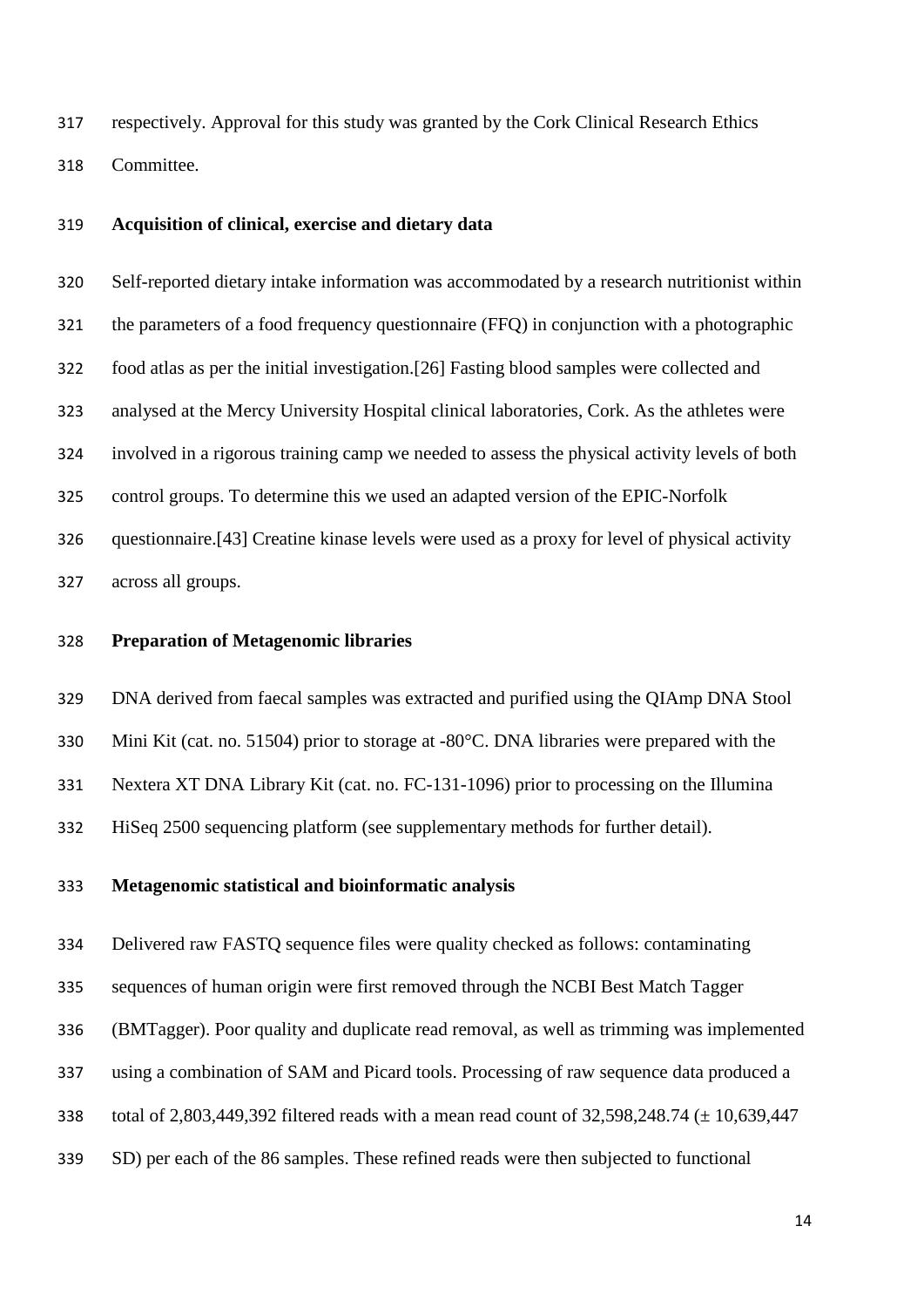| 340 | profiling by the most recent iteration of the Human Microbiome Project (HMP) Unified        |
|-----|---------------------------------------------------------------------------------------------|
| 341 | Metabolic Analysis Network (HUMAnN2 v. 0.5.0) pipeline. [44] The functional profiling       |
| 342 | performed by HUMAnN2 composed tabulated files of microbial metabolic pathway                |
| 343 | abundance and coverage derived from the Metacyc database. [45] Microbial pathway data was   |
| 344 | statistically analysed in the R software environment $(v. 3.2.2)$ (for further details see  |
| 345 | supplementary methods). [46] All presented p values were corrected for multiple comparisons |
| 346 | using the Benjamini-Hochberg False Discovery Rate (pFDR) method.[47]                        |
| 347 |                                                                                             |

## **Metabolic profiling**

Urine and faecal samples were prepared for metabonomic analysis as previously

described.[\[48,](#page-21-5) [49\]](#page-21-6) Utilising established methods, urine samples underwent  ${}^{1}H\text{-}NMR$ ,

reversed-phased (RP) and hydrophilic interaction chromatography (HILIC) profiling

experiments. Faecal samples underwent  ${}^{1}$ H-NMR, hydrophilic interaction chromatography

(HILIC) and bile acid UPLC-MS profiling experiments and GC-MS targeted SCFA

analysis.[\[49-51\]](#page-21-6)

356 After data pre-processing, [\[52\]](#page-21-7) the resulting  ${}^{1}$ H-NMR and LC-MS data sets were imported into SIMCA 14.1 (Umetrics) to conduct multivariate statistical analysis. Principal Component Analysis (PCA), followed by Orthogonal Partial Least Squares Discriminant Analysis (OPLS-DA) was performed to examine the data sets and to observe clustering in the results according to the predefined classes. The OPLS-DA models in the current study were established based on one PLS component and one orthogonal component. Unit variance scaling was applied to  ${}^{1}$ H-NMR data, Pareto scaling was applied to MS data. The fit and 363 predictability of the models obtained was determined by the  $R^2Y$  and  $Q^2Y$  values, respectively. Significant metabolites were obtained from LC-MS OPLS-DA models through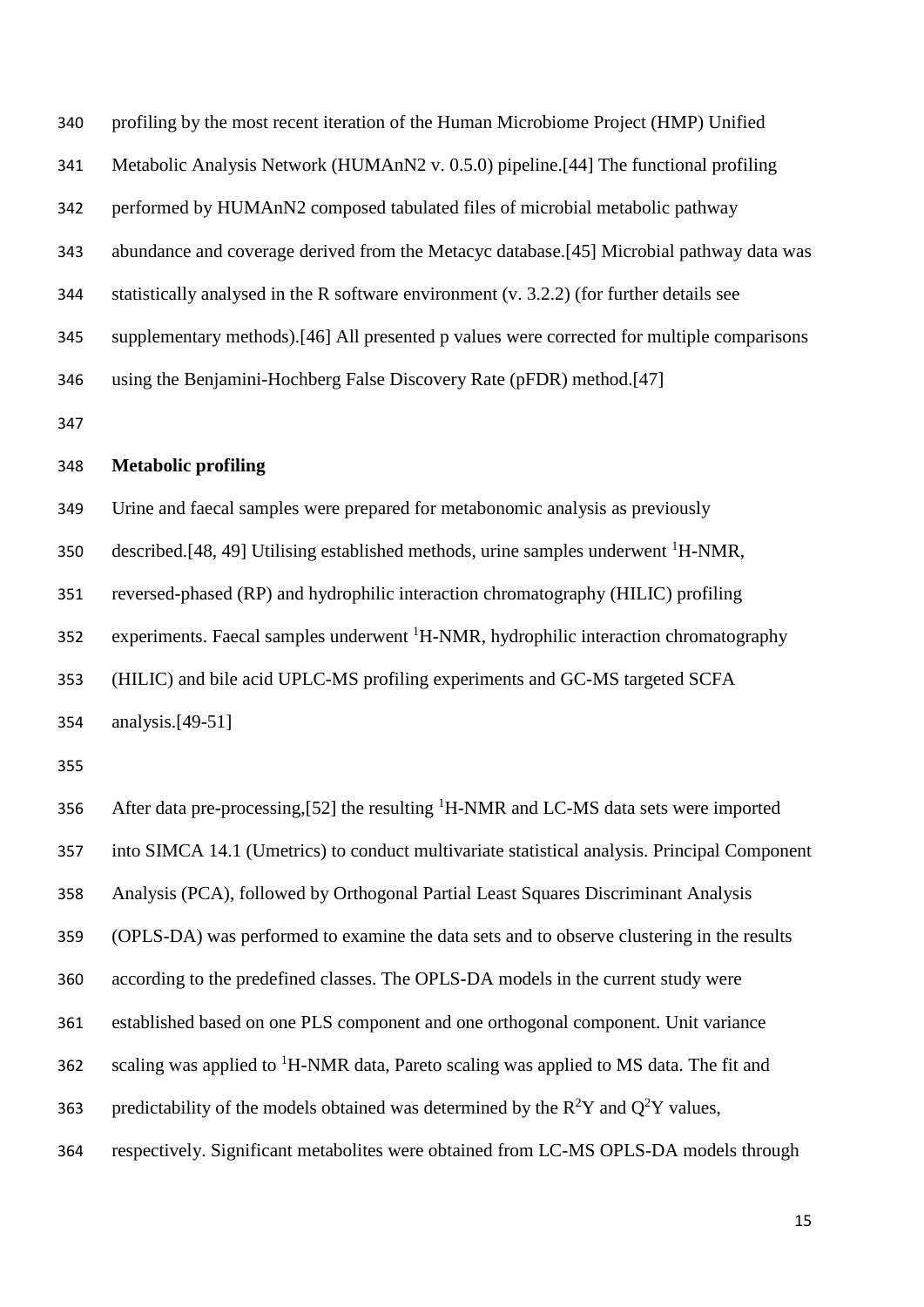division of the regression coefficients by the jack-knife interval standard error to give an 366 estimate of the t-statistic. Variables with a t-statistic  $\geq$  1.96 (z-score, corresponding to the  $97.5$  percentile) were considered significant. Significant metabolites were obtained from  ${}^{1}H$ - NMR OPLS-DA models after investigating correlations with correlation coefficients values higher than 0.4. Univariate statistical analysis (Mann-Whitney U test) was used to examine the SCFA data set. P-values were adjusted for multiple testing using the Benjamini-Hochberg False Discovery Rate (pFDR) method.

373 Confirmation of metabolite identities in the NMR data was obtained using  $1D<sup>1</sup>H NMR$  and  $2D<sup>1</sup>H<sup>-1</sup>H NMR$  and  $<sup>1</sup>H<sup>-13</sup>C NMR$  experiments. In addition, statistical tools such as SubseT</sup> Optimization by Reference Matching (STORM) and Statistical TOtal Correlation SpectroscopY (STOCSY) were also applied.[\[53,](#page-21-8) [54\]](#page-21-9) Confirmation of metabolites identities in the LC-MS data was obtained using Tandem MS (MS/MS) on selected target ions. Metabolite identification was characterized by a level of assignment (LoA) score that describes how the identification was made.[\[55\]](#page-21-10) The levels used were as follows: LoA 1: Identified compound, confirmed by comparison to an authentic chemical reference. LoA 2: MS/MS precursor and product ions or 1D+2D NMR chemical shifts and multiplicity match to a reference database or literature to putatively annotate compound. LoA 3: Chemical shift (δ) and multiplicity matches a reference database to tentatively assign the compound. (For

further details see supplementary methods).

## **Acknowledgements**

 The authors express gratitude to all participants for the donation of time and samples, Fiona Fouhy for insight provided into the library preparation of metagenomic sequencing. This research was funded by Science Foundation Ireland in the form of a centre grant (APC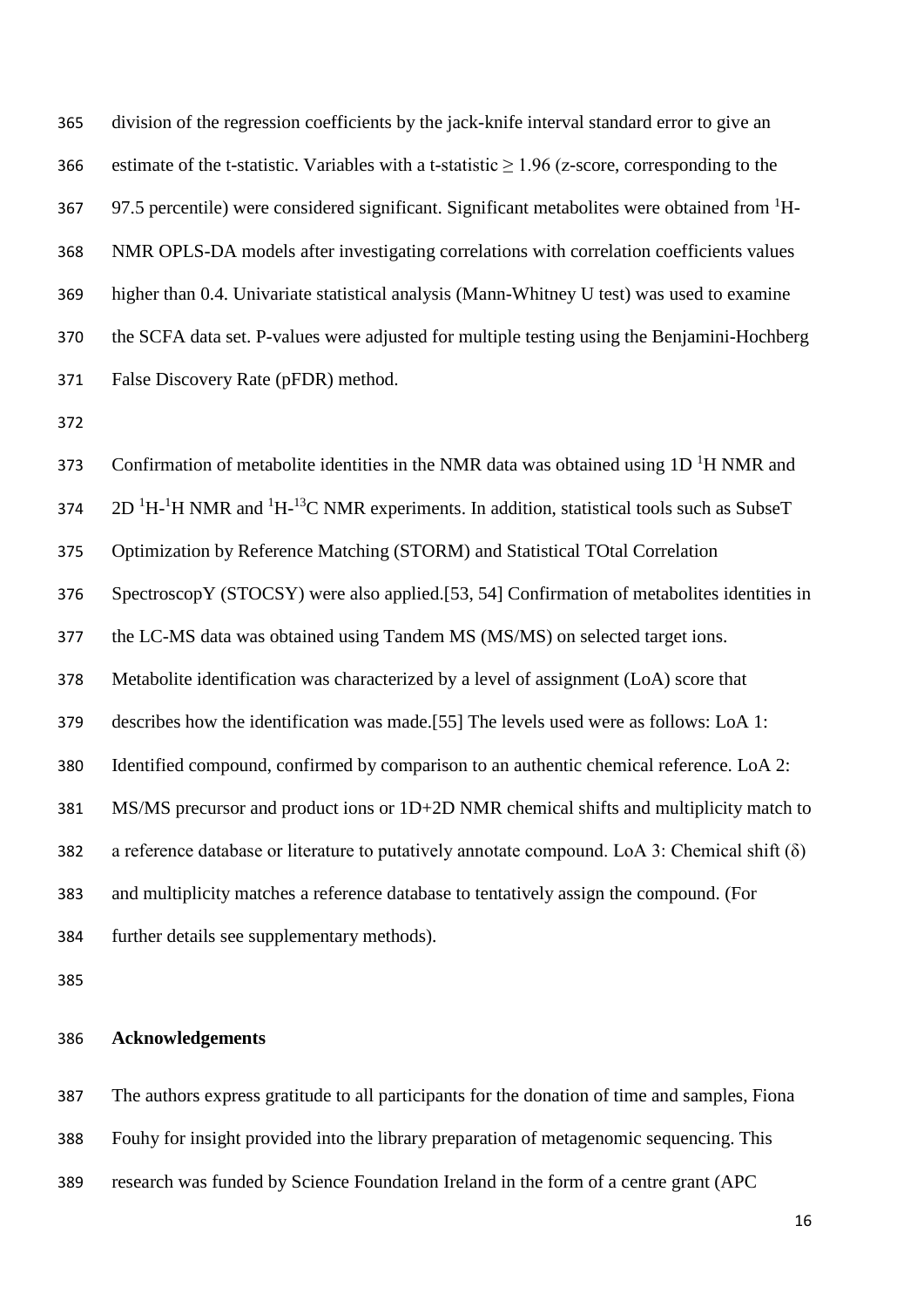Microbiome Institute Grant Number SFI/12/RC/2273). Research in the Cotter laboratory is funded by SFI through the PI award, "Obesibiotics" (11/PI/1137). Orla O'Sullivan and Wiley Barton are funded by Science Foundation Ireland through a Starting Investigator Research Grant award (13/SIRG/2160). Nicholas Penney is funded by the Diabetes Research and Wellness Foundation through the Sutherland-Earl Clinical Research Fellowship 2015. The authors thank the Imperial-National Institute for Health Research (NIHR) Clinical Phenome Centre for support. The centre is supported by the NIHR Imperial Biomedical Research Centre based at Imperial College Healthcare National Health Service (NHS) Trust and Imperial College London. The views expressed are those of the author(s) and not necessarily those of the NHS, the NIHR, or the Department of Health.

## **Conflicts of interest**

- FS is a founder shareholder in Atlantia Food Clinical Trials, Tucana Health Ltd and
- Alimentary Health Ltd. He is director of the *APC Microbiome Institute*, a research centre
- funded in part by Science Foundation Ireland (APC/SFI/12/RC/2273) and which is/has
- recently been in receipt of research grants from Abbvie, Alimentary Health, Cremo, Danone,
- Janssen, Friesland Campina, General Mills, Kerry, MeadJohnson, Nutricia, 4D pharma and
- Second Genome, Sigmoid pharma.

## **Author Contributions**

- W.B. prepared DNA samples for metagenomic sequencing.
- O.O. and W.B. processed and analysed the metagenomic data.
- E.H., I.G., and N.C.P. performed metabolomic processing and statistical analysis thereof.
- F.S., P.D.C., O.O., and W.B. devised experimental design and approach.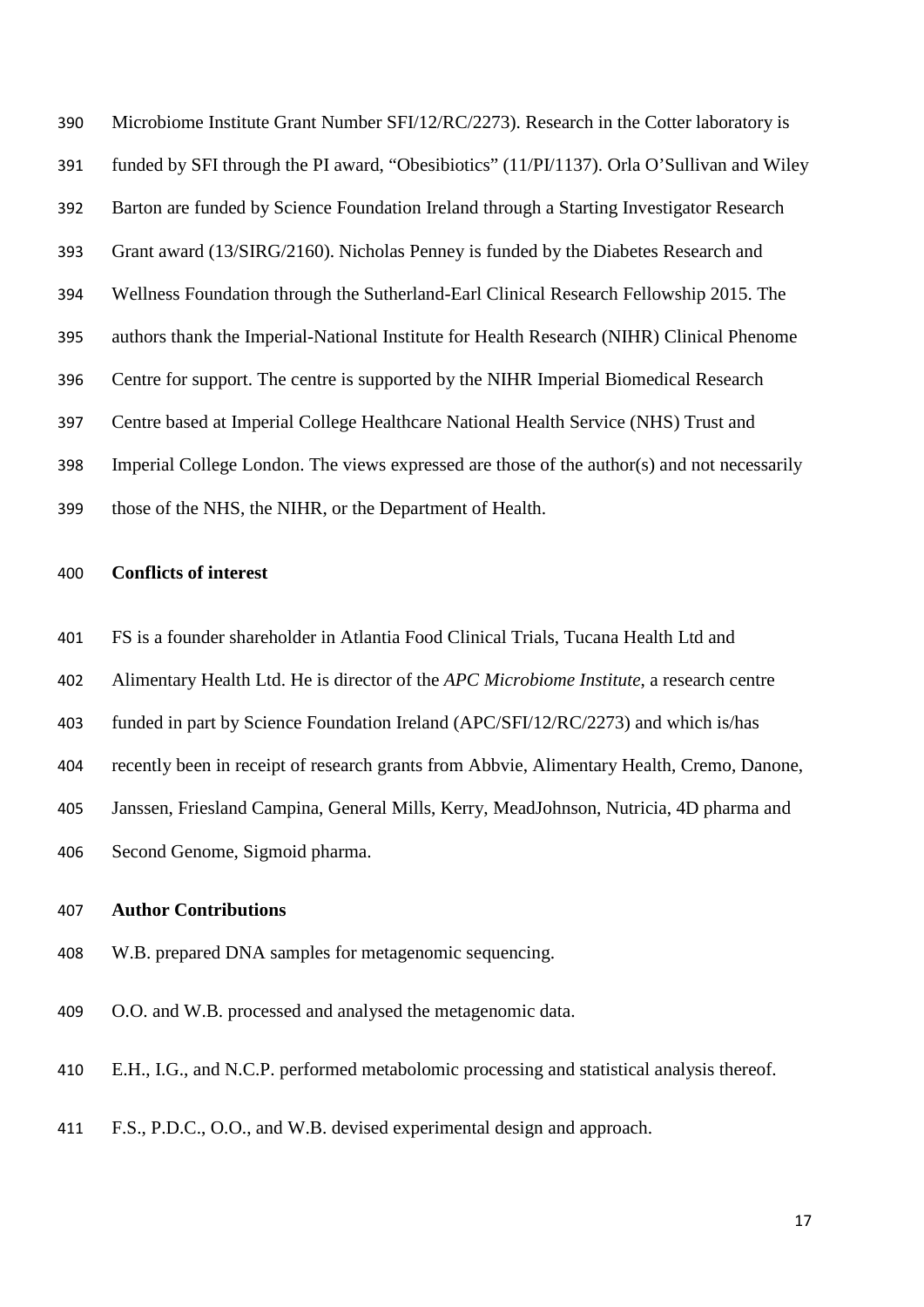- F.S., P.D.C., O.C., O.O., M.M, E.H, N.C.P and W.B. wrote manuscript.
- Results discussed by all authors.
- **Ethics approval**
- Cork Clinical Research Ethics Committee.

## **Provenance and peer review**

- **Reprints and permissions information**
- To request permissions go to: http://group.bmj.com/group/rights-licensing/permissions
- To order reprints go to: http://journals.bmj.com/cgi/reprintform
- To subscribe to BMJ go to: http://group.bmj.com/subscribe/
- **Data Access**: In conformation of data accessibility protocol, metagenomic raw sequence data
- from this study are deposited in EMBL Nucleotide Sequence Database (ENA)
- (http://www.ebi.ac.uk/ena/data/), accession number **PRJEB15388**

## **REFERENCES**

- <span id="page-18-0"></span> 1 Harkin A. Muscling in on depression. *The New England journal of medicine* 2014;371(24):2333-4 doi:10.1056/NEJMcibr1411568
- 2 Benatti FB, Pedersen BK. Exercise as an anti-inflammatory therapy for rheumatic diseases-myokine regulation. *Nature reviews. Rheumatology* 2015;11(2):86-97 doi:10.1038/nrrheum.2014.193 [2014/11/26].
- 3 Hawley JA, Krook A. Metabolism: One step forward for exercise. *Nature reviews. Endocrinology* 2016;12(1):7-8 doi:10.1038/nrendo.2015.201
- 4 Hoffman-Goetz L, Pervaiz N, Packer N, Guan J. Freewheel training decreases pro- and increases anti-inflammatory cytokine expression in mouse intestinal lymphocytes. *Brain, behavior, and immunity* 2010;24(7):1105-15 doi:10.1016/j.bbi.2010.05.001 [2010/06/01].
- 5 Barton W, Shanahan F, Cotter PD, O'Sullivan O. The metabolic role of the microbiota. *Clinical Liver Disease* 2015;5(4):91-93 doi:10.1002/cld.455
- <span id="page-18-1"></span> 6 Szuhany KL, Bugatti M, Otto MW. A meta-analytic review of the effects of exercise on brain- derived neurotrophic factor. *Journal of psychiatric research* 2015;60:56-64 doi:10.1016/j.jpsychires.2014.10.003 [2014/12/03].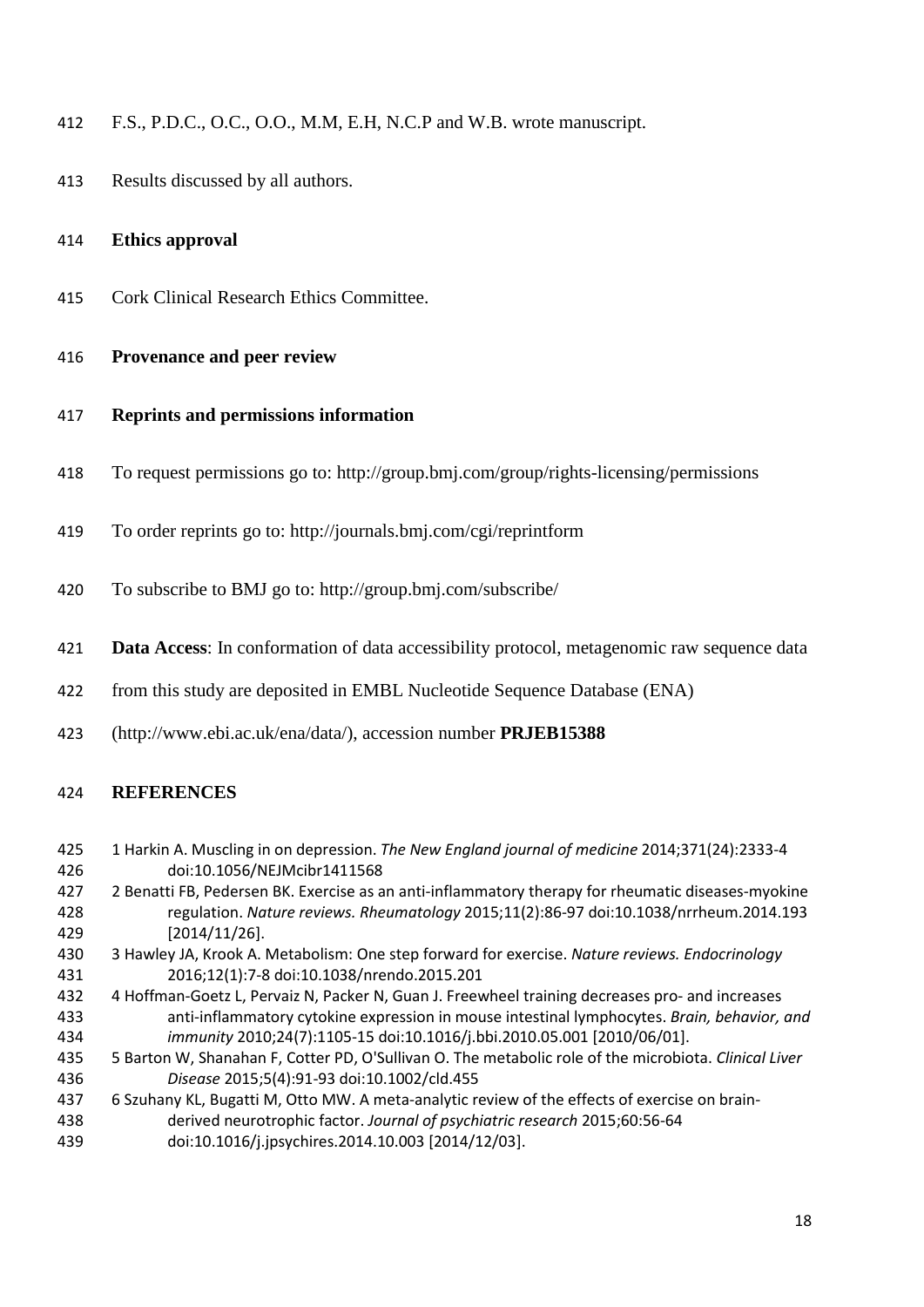- <span id="page-19-0"></span> 7 Ryan SM, Nolan YM. Neuroinflammation negatively affects adult hippocampal neurogenesis and cognition: can exercise compensate? *Neuroscience and biobehavioral reviews* 2016;61:121- 31 doi:10.1016/j.neubiorev.2015.12.004 [2015/12/24].
- <span id="page-19-1"></span> 8 Johannesson E, Simren M, Strid H, Bajor A, Sadik R. Physical activity improves symptoms in irritable bowel syndrome: a randomized controlled trial. *The American journal of gastroenterology* 2011;106(5):915-22 doi:10.1038/ajg.2010.480 [2011/01/06].
- 9 Robsahm TE, Aagnes B, Hjartaker A, Langseth H, Bray FI, Larsen IK. Body mass index, physical activity, and colorectal cancer by anatomical subsites: a systematic review and meta-analysis of cohort studies. *European journal of cancer prevention : the official journal of the European Cancer Prevention Organisation (ECP)* 2013;22(6):492-505
- doi:10.1097/CEJ.0b013e328360f434 [2013/04/18].
- 10 Schwingshackl L, Missbach B, Dias S, Konig J, Hoffmann G. Impact of different training modalities on glycaemic control and blood lipids in patients with type 2 diabetes: a systematic review and network meta-analysis. *Diabetologia* 2014;57(9):1789-97 doi:10.1007/s00125-014- 3303-z [2014/07/06].
- <span id="page-19-2"></span> 11 Biswas A, Oh PI, Faulkner GE, et al. Sedentary time and its association with risk for disease incidence, mortality, and hospitalization in adults: a systematic review and meta-analysis. *Annals of internal medicine* 2015;162(2):123-32 doi:10.7326/M14-1651
- 12 Same RV, Feldman DI, Shah N, et al. Relationship Between Sedentary Behavior and Cardiovascular Risk. *Current cardiology reports* 2016;18(1):6 doi:10.1007/s11886-015-0678-5
- 13 Wilmot EG, Edwardson CL, Achana FA, et al. Sedentary time in adults and the association with diabetes, cardiovascular disease and death: systematic review and meta-analysis. *Diabetologia* 2012;55(11):2895-905 doi:10.1007/s00125-012-2677-z
- 14 Chen YC, Tu YK, Huang KC, Chen PC, Chu DC, Lee YL. Pathway from central obesity to childhood asthma. Physical fitness and sedentary time are leading factors. *American journal of respiratory and critical care medicine* 2014;189(10):1194-203 doi:10.1164/rccm.201401- 0097OC
- <span id="page-19-3"></span> 15 Koeth RA, Wang Z, Levison BS, et al. Intestinal microbiota metabolism of L-carnitine, a nutrient in red meat, promotes atherosclerosis. *Nature medicine* 2013;19(5):576-85 doi:10.1038/nm.3145
- 16 Tang WHW, Wang ZE, Levison BS, et al. Intestinal microbial metabolism of phosphatidylcholine and cardiovascular risk. *New England Journal of Medicine* 2013;368(17):1575-84 doi:10.1056/NEJMoa1109400
- 17 Tang WHW, Hazen SL. Microbiome, trimethylamine N-oxide, and cardiometabolic disease. *Translational research : the journal of laboratory and clinical medicine* 2016 doi:10.1016/j.trsl.2016.07.007
- 18 Woting A, Pfeiffer N, Loh G, Klaus S, Blaut M. Clostridium ramosum promotes high-fat diet- induced obesity in gnotobiotic mouse models. *mBio* 2014;5(5):e01530-14 doi:10.1128/mBio.01530-14
- 479 19 Utzschneider KM, Kratz M, Damman CJ, Hullar M. Mechanisms linking the gut microbiome and glucose metabolism. *The Journal of clinical endocrinology and metabolism* 2016;101(4):jc20154251 doi:10.1210/jc.2015-4251
- 20 Turnbaugh PJ, Ley RE, Mahowald MA, Magrini V, Mardis ER, Gordon JI. An obesity-associated gut microbiome with increased capacity for energy harvest. *Nature* 2006;444(7122):1027-31 doi:10.1038/nature05414
- 21 Williams NC, Johnson MA, Shaw DE, et al. A prebiotic galactooligosaccharide mixture reduces severity of hyperpnoea-induced bronchoconstriction and markers of airway inflammation. *The British journal of nutrition* 2016;116(5):798-804 doi:10.1017/S0007114516002762
- <span id="page-19-4"></span> 22 Wang Z, Klipfell E, Bennett BJ, et al. Gut flora metabolism of phosphatidylcholine promotes cardiovascular disease. *Nature* 2011;472(7341):57-63 doi:10.1038/nature09922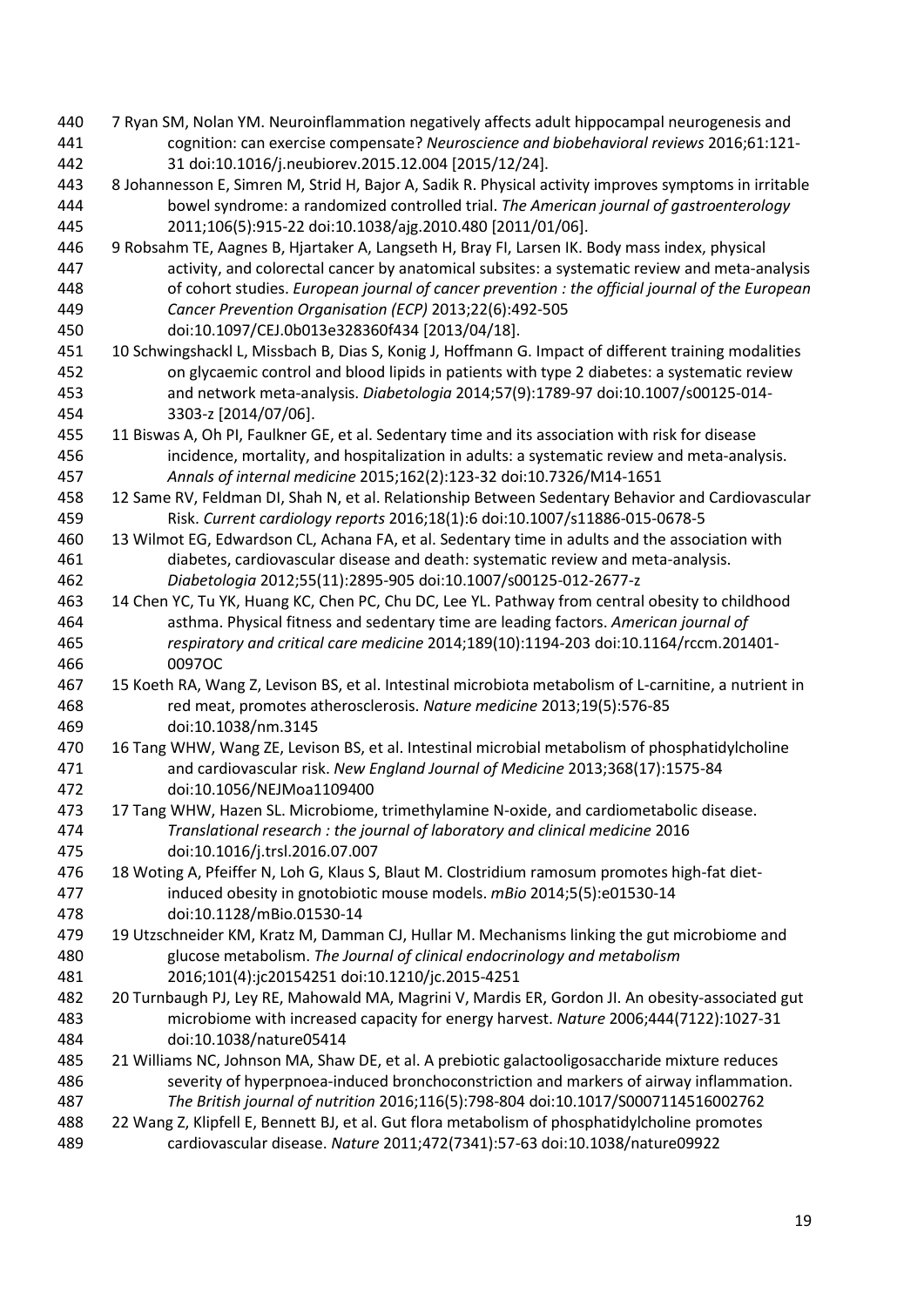<span id="page-20-14"></span><span id="page-20-13"></span><span id="page-20-12"></span><span id="page-20-11"></span><span id="page-20-10"></span><span id="page-20-9"></span><span id="page-20-8"></span><span id="page-20-7"></span><span id="page-20-6"></span><span id="page-20-5"></span><span id="page-20-4"></span><span id="page-20-3"></span><span id="page-20-2"></span><span id="page-20-1"></span><span id="page-20-0"></span> 23 Zhernakova A, Kurilshikov A, Bonder MJ, et al. Population-based metagenomics analysis reveals markers for gut microbiome composition and diversity. *Science* 2016;352(6285):565-9 doi:10.1126/science.aad3369 24 Cronin O, Molloy MG, Shanahan F. Exercise, fitness, and the gut. *Current opinion in gastroenterology* 2016;32(2):67-73 doi:10.1097/MOG.0000000000000240 25 Estaki M, Pither J, Baumeister P, et al. Cardiorespiratory fitness as a predictor of intestinal microbial diversity and distinct metagenomic functions. *Microbiome* 2016;4(1):42 doi:10.1186/s40168-016-0189-7 26 Clarke SF, Murphy EF, O'Sullivan O, et al. Exercise and associated dietary extremes impact on gut microbial diversity. *Gut* 2014;63(12):1913-20 doi:10.1136/gutjnl-2013-306541 27 O'Sullivan O, Cronin O, Clarke SF, et al. Exercise and the microbiota. *Gut microbes* 2015;6(2):131-6 doi:10.1080/19490976.2015.1011875 28 Cronin O, O'Sullivan O, Barton W, Cotter PD, Molloy MG, Shanahan F. Gut microbiota: implications for sports and exercise medicine. *British journal of sports medicine* 2017 doi:10.1136/bjsports-2016-097225 29 Rankin A, O'Donavon C, Madigan SM, O'Sullivan O, Cotter PD. 'Microbes in sport' –The potential role of the gut microbiota in athlete health and performance. *British journal of sports medicine* 2017:bjsports-2016-097227 doi:10.1136/bjsports-2016-097227 30 Petriz BA, Castro AP, Almeida JA, et al. Exercise induction of gut microbiota modifications in obese, non-obese and hypertensive rats. *BMC genomics* 2014;15(1):511 doi:10.1186/1471- 2164-15-511 31 Maffetone PB, Laursen PB. Athletes: Fit but Unhealthy? *Sports Med Open* 2016;2(1):24 doi:10.1186/s40798-016-0048-x 32 Flint HJ, Scott KP, Duncan SH, Louis P, Forano E. Microbial degradation of complex carbohydrates in the gut. *Gut microbes* 2012;3(4):289-306 doi:10.4161/gmic.19897 33 Koh A, De Vadder F, Kovatcheva-Datchary P, Backhed F. From Dietary Fiber to Host Physiology: Short-Chain Fatty Acids as Key Bacterial Metabolites. *Cell* 2016;165(6):1332-45 doi:10.1016/j.cell.2016.05.041 34 Ridaura VK, Faith JJ, Rey FE, et al. Gut microbiota from twins discordant for obesity modulate metabolism in mice. *Science* 2013;341(6150):1241214 doi:10.1126/science.1241214 35 Hamer HM, Jonkers DM, Bast A, et al. Butyrate modulates oxidative stress in the colonic mucosa of healthy humans. *Clinical nutrition* 2009;28(1):88-93 doi:10.1016/j.clnu.2008.11.002 36 den Besten G, van Eunen K, Groen AK, Venema K, Reijngoud DJ, Bakker BM. The role of short- chain fatty acids in the interplay between diet, gut microbiota, and host energy metabolism. *Journal of lipid research* 2013;54(9):2325-40 doi:10.1194/jlr.R036012 37 Bennett BJ, de Aguiar Vallim TQ, Wang Z, et al. Trimethylamine-N-oxide, a metabolite associated with atherosclerosis, exhibits complex genetic and dietary regulation. *Cell metabolism* 2013;17(1):49-60 doi:10.1016/j.cmet.2012.12.011 38 Holmes E, Loo RL, Stamler J, et al. Human metabolic phenotype diversity and its association with diet and blood pressure. *Nature* 2008;453(7193):396-400 doi:10.1038/nature06882 39 Brancaccio P, Limongelli FM, Maffulli N. Monitoring of serum enzymes in sport. *British journal of sports medicine* 2006;40(2):96-7 doi:10.1136/bjsm.2005.020719 40 Stratton SL, Bogusiewicz A, Mock MM, Mock NI, Wells AM, Mock DM. Lymphocyte propionyl-CoA carboxylase and its activation by biotin are sensitive indicators of marginal biotin deficiency in humans. *The American journal of clinical nutrition* 2006;84(2):384-8 41 Wilson GJ, Wilson JM, Manninen AH. Effects of beta-hydroxy-beta-methylbutyrate (HMB) on exercise performance and body composition across varying levels of age, sex, and training experience: A review. *Nutrition & metabolism* 2008;5:1 doi:10.1186/1743-7075-5-1 42 Holmes E, Li JV, Athanasiou T, Ashrafian H, Nicholson JK. Understanding the role of gut microbiome-host metabolic signal disruption in health and disease. *Trends in microbiology* 2011;19(7):349-59 doi:10.1016/j.tim.2011.05.006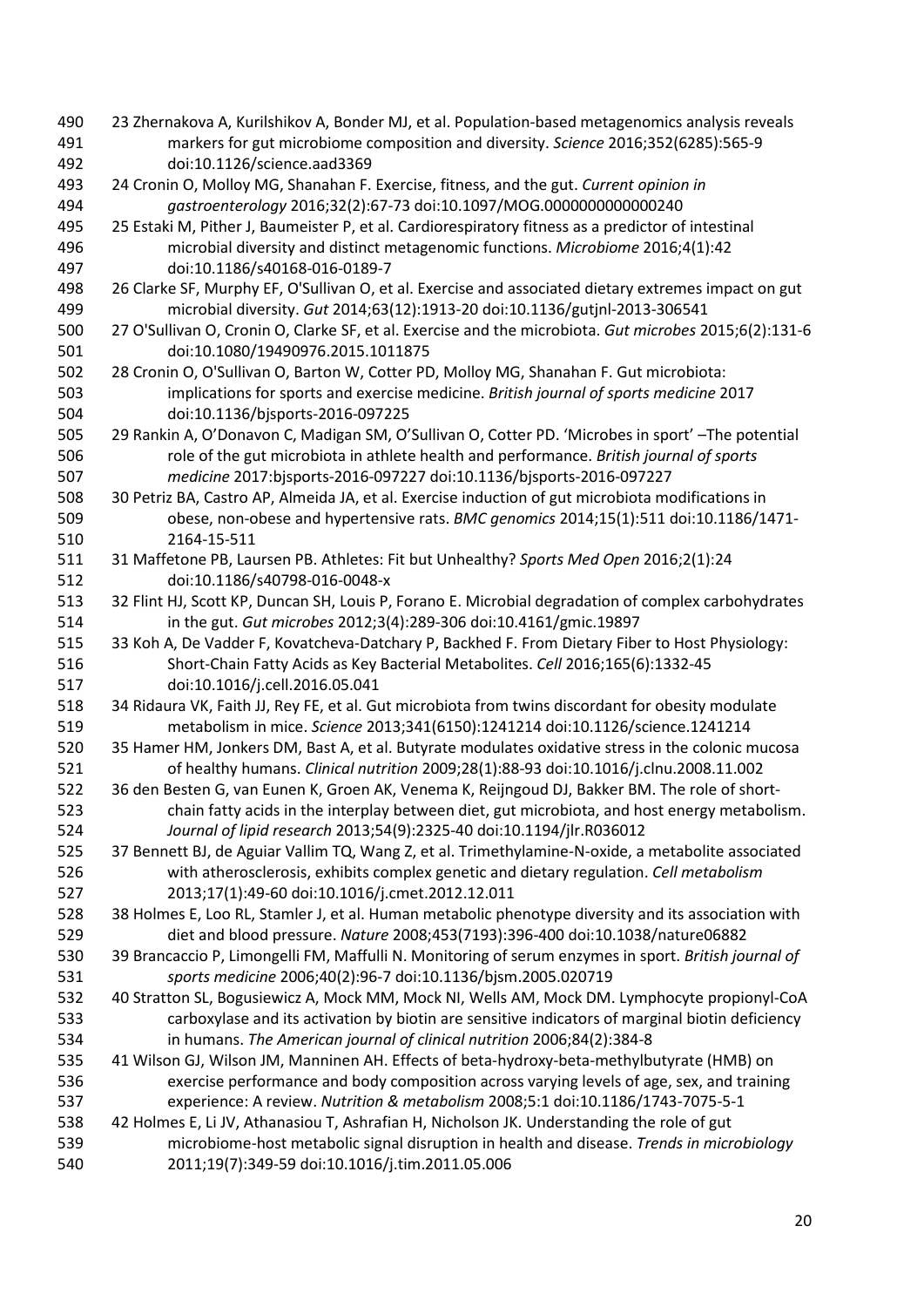- <span id="page-21-6"></span><span id="page-21-5"></span><span id="page-21-4"></span><span id="page-21-3"></span><span id="page-21-2"></span><span id="page-21-1"></span><span id="page-21-0"></span> 43 Wareham NJ, Jakes RW, Rennie KL, Mitchell J, Hennings S, Day NE. Validity and repeatability of the EPIC-Norfolk Physical Activity Questionnaire. *International Journal of Epidemiology* 2002;31(1):168-74 doi:10.1093/ije/31.1.168 44 Abubucker S, Segata N, Goll J, et al. Metabolic reconstruction for metagenomic data and its application to the human microbiome. *PLoS computational biology* 2012;8(6):e1002358 doi:10.1371/journal.pcbi.1002358 45 Caspi R, Altman T, Billington R, et al. The MetaCyc database of metabolic pathways and enzymes and the BioCyc collection of Pathway/Genome Databases. *Nucleic acids research* 2014;42(Database issue):D459-71 doi:10.1093/nar/gkt1103 46 R Development Core Team. R: A Language and Environment for Statistical Computing (R Foundation for Statistical Computing, Vienna, 2012). *URL[: http://](http://%E2%80%8B) [www.](http://www.%E2%80%8B) R-project. org* 2015 47 Benjamini Y, Hochberg Y. Controlling the False Discovery Rate - a Practical and Powerful Approach to Multiple Testing. *J Roy Stat Soc B Met* 1995;57(1):289-300 48 Dona AC, Jimenez B, Schafer H, et al. Precision high-throughput proton NMR spectroscopy of human urine, serum, and plasma for large-scale metabolic phenotyping. *Anal Chem* 2014;86(19):9887-94 doi:10.1021/ac5025039 49 Garcia-Villalba R, Gimenez-Bastida JA, Garcia-Conesa MT, Tomas-Barberan FA, Carlos Espin J, Larrosa M. Alternative method for gas chromatography-mass spectrometry analysis of short- chain fatty acids in faecal samples. *J Sep Sci* 2012;35(15):1906-13 doi:10.1002/jssc.201101121 50 Want EJ, Wilson ID, Gika H, et al. Global metabolic profiling procedures for urine using UPLC-MS. *Nat Protoc* 2010;5(6):1005-18 doi:10.1038/nprot.2010.50 51 Sarafian MH, Lewis MR, Pechlivanis A, et al. Bile acid profiling and quantification in biofluids using ultra-performance liquid chromatography tandem mass spectrometry. *Anal Chem* 2015;87(19):9662-70 doi:10.1021/acs.analchem.5b01556 52 Veselkov KA, Vingara LK, Masson P, et al. Optimized preprocessing of ultra-performance liquid chromatography/mass spectrometry urinary metabolic profiles for improved information recovery. *Anal Chem* 2011;83(15):5864-72 doi:10.1021/ac201065j 53 Posma JM, Garcia-Perez I, De Iorio M, et al. Subset optimization by reference matching (STORM): an optimized statistical approach for recovery of metabolic biomarker structural information from 1H NMR spectra of biofluids. *Analytical chemistry* 2012;84(24):10694-701 doi:10.1021/ac302360v 54 Cloarec O, Dumas ME, Craig A, et al. Statistical total correlation spectroscopy: an exploratory approach for latent biomarker identification from metabolic 1H NMR data sets. *Analytical chemistry* 2005;77(5):1282-9 doi:10.1021/ac048630x 55 Sumner LW, Amberg A, Barrett D, et al. Proposed minimum reporting standards for chemical analysis Chemical Analysis Working Group (CAWG) Metabolomics Standards Initiative (MSI).
- <span id="page-21-10"></span><span id="page-21-9"></span><span id="page-21-8"></span><span id="page-21-7"></span>*Metabolomics* 2007;3(3):211-21 doi:10.1007/s11306-007-0082-2

# **FIGURE LEGENDS**

## **Figure 1 | Comparison of phylogenetic constructions from metagenomic and 16S rRNA**

## **gene sequencing sourced from all participants.** Phylogenetic trees derived from **(A)**

metagenomic sequencing and **(B)** 16S rRNA amplicon sequencing. Taxonomic levels are

- assigned from centre out with kingdom level assignment in centre and strain level assignment
- in outer most ring. Dark blue radial highlights correspond to poorly identified taxonomies
- (i.e. 'unknown' and 'unassigned' database entries). Number of assignments at each level of
- phylogeny is displayed below the respective graph. Taxonomic trees derived from the two
- sequencing approaches illustrate an advantage of metagenomic sequencing in the number of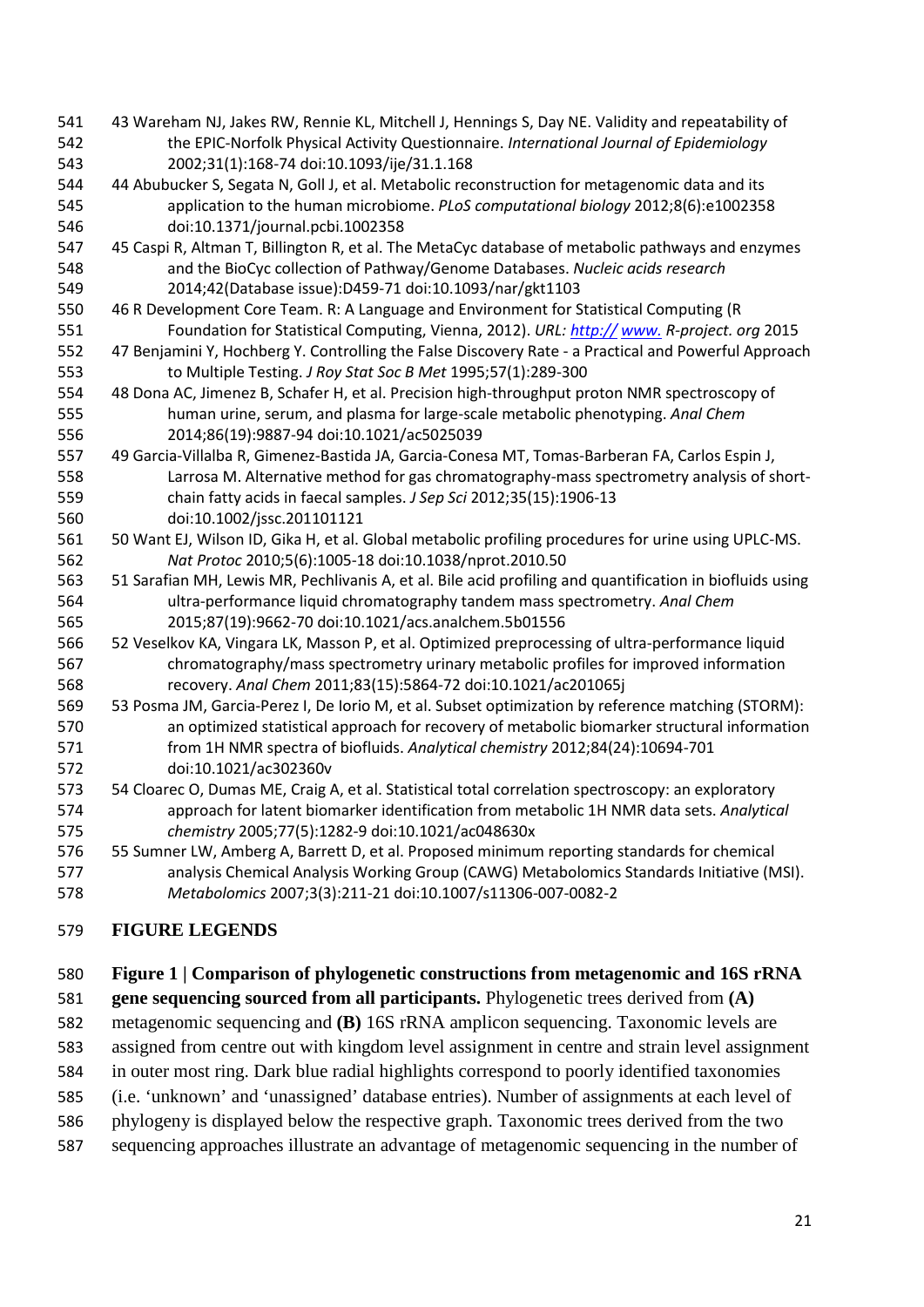predictions of lower taxonomic levels and the frequency of full identification of taxa, while

16S rRNA sequencing grants greater insight of high level phylogenies within the population.

# **Figure 2 | Group-wise comparison of microbial metagenomic and metabolomic profiles.**

**(A)** Shannon index of diversity for metabolic pathways from all three groups. Pathway

diversity is increased in the athlete group when compared to low BMI and high BMI controls.

594 Diversity measures are statistically significant between low BMI and athletes ( $p < 0.049$ ), with statistical significance between all groups (Kruskal Wallis p < 0.05). **(B)** Principle

- coordinate analysis (PCoA) of Bray-Curtis compiled distance matrix of all microbial
- metabolic pathway relative abundances. Groups show significant variation from one another

 (Adonis PERMANOVA p < 0.05). **(C & D)** Cross validated orthogonal partial least squares regression discriminant analysis (OPLS-DA) of full Nuclear Magnetic Resonance  $(^1H\text{-NMR})$ 

- 600 spectra from urine  $(R^2Y=0.86, Q^2Y=0.60)$ **C**) and faecal water  $(R^2Y=0.86, Q^2Y=0.52)$ **(D)**
- samples. OPLS-DA displays robust separation between athletes and controls. Models are
- comprised of 1 predictive (tcv[1]) and 1 orthogonal (tocv[1]) principal component.

 **Figure 3 | Group variation of microbial metabolic function and associations between pathways and clinical and dietary variables. (A)** Mean relative abundance values of 606 statistically significant (Kruskal Wallis  $p < 0.05$ ) metabolic pathways binned according to categories of metabolic function. **(B)** Number of metabolic pathways significantly 608 (Benjamini-Hochberg corrected  $p < 0.05$ ) correlated with dietary constituents and blood serum metabolites.

 **Figure 4 | Athletes display a profile of Short Chain Fatty Acids that alters from that of the controls. (A)** Heat map of bacterial taxa (family, genus, and species level) that correlate with faecal short-chain fatty acid levels using Spearman's correlation. Cool colours represent positive correlations; hot colours represent negative correlations (r). All taxa shown had a correlation p-value < 0.01. Those marked **\*** represent correlations with a pFDR < 0.01 after Benjamini-Hochberg multiple testing corrections. **(B)** Median concentrations of GC-MS derived faecal short chain fatty acid. Quantitative analysis of SCFAs in faecal samples shows significant increase in measured concentrations of acetate, propionate, butyrate, and valerate 619 in athletes. Error bars represent 95% confidence intervals. \* Data statistically significant ( $p <$  0.05 after Benjamini-Hochberg corrections). **(C)** Quantification of statistically relevant correlations of metabolic pathways to GC-MS derived faecal SCFA concentrations (μM).

# **Figure 5 | Distinctive association profiles of metabolic pathways to metabolites in**

**athletes and controls. (A)** Significant correlations of faecal water derived metabolites and

- metabolic pathways, represented by number of correlations for each metabolite. **(B)** Urine
- metabolites significantly correlated to pathways and displayed as number of correlations. **(C)**